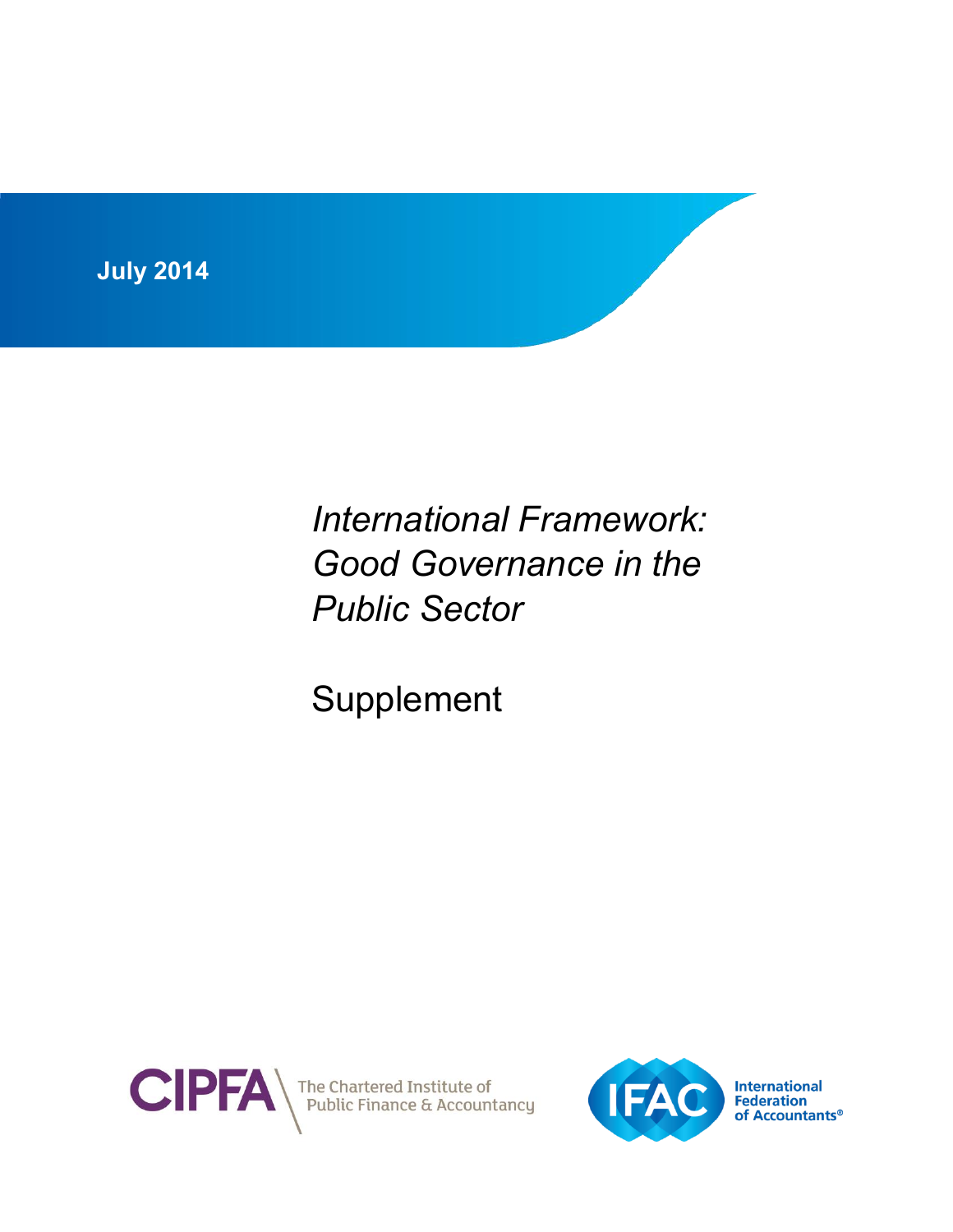



The *International Framework: [Good Governance in the Public Sector](https://www.ifac.org/publications-resources/international-framework-good-governance-public-sector)* was developed jointly by the Chartered Institute of Public Finance and Accountancy (CIPFA) and the International Federation of Accountants® (IFAC®).

[CIPFA](http://www.cipfa.org/) is the professional body for people in public finance. Its 14,000 members work throughout the public services, in national audit agencies, in major accountancy firms, and in other bodies where public money needs to be effectively and efficiently managed.

[IFAC](http://www.ifac.org/) is the global organization for the accountancy profession dedicated to serving the public interest by strengthening the profession and contributing to the development of strong international economies. IFAC is comprised of 179 members and associates in 130 countries and jurisdictions, representing approximately 2.5 million accountants in public practice, education, government service, industry, and commerce.

Copyright © July 2014 by IFAC and CIPFA. For copyright, trademark, and permissions information, please see [page 29.](#page-29-0)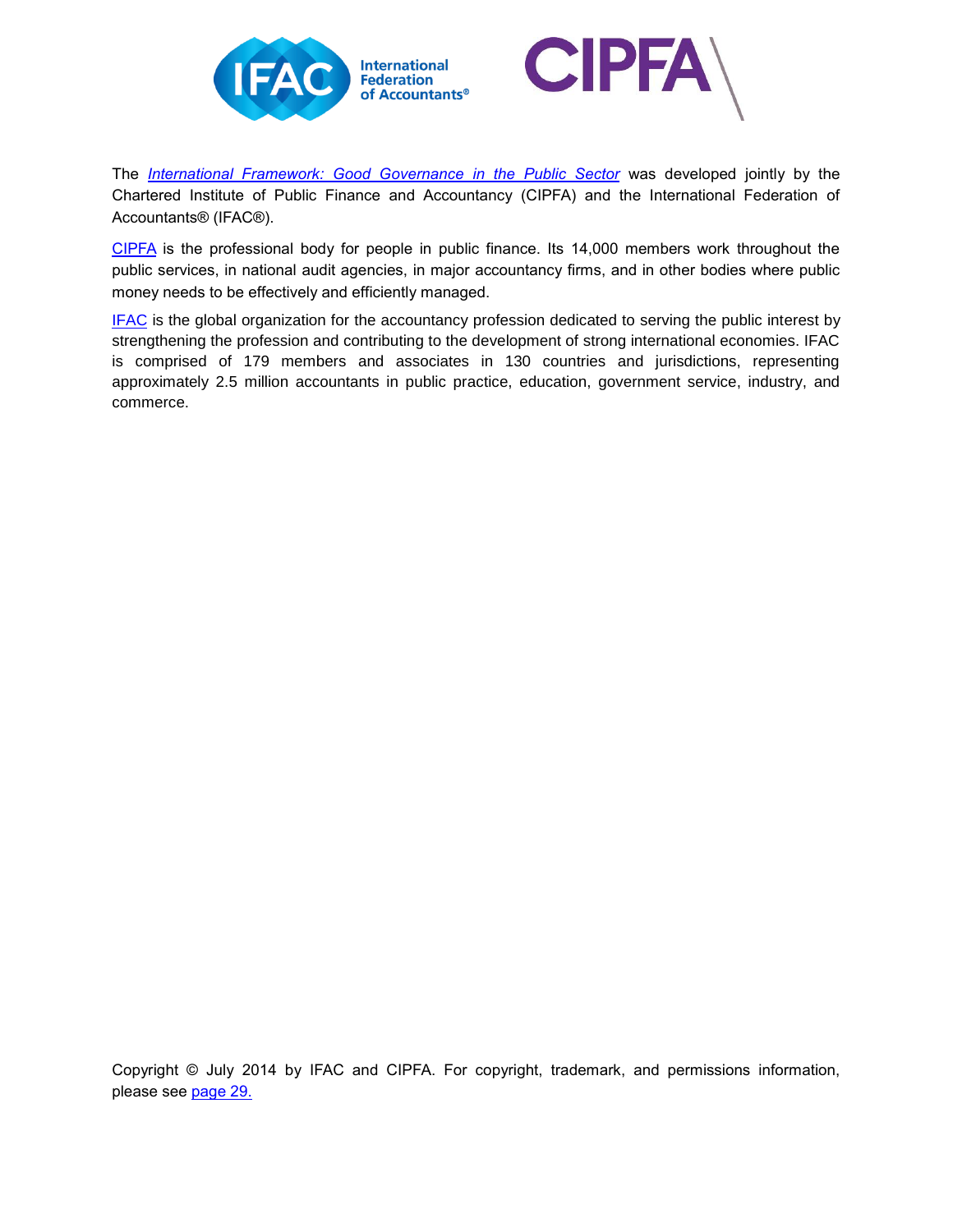# **INTERNATIONAL FRAMEWORK GOOD GOVERNANCE IN THE PUBLIC SECTOR SUPPLEMENT**

### **CONTENTS**

| Page |
|------|
| 4    |
| 5    |
| 7    |
| 7    |
| 8    |
| 9    |
| 10   |
| 11   |
| 13   |
| 14   |
| 15   |
| 16   |
| 17   |
| 18   |
| 18   |
| 19   |
| 21   |
| 21   |
| 23   |
| 24   |
| 24   |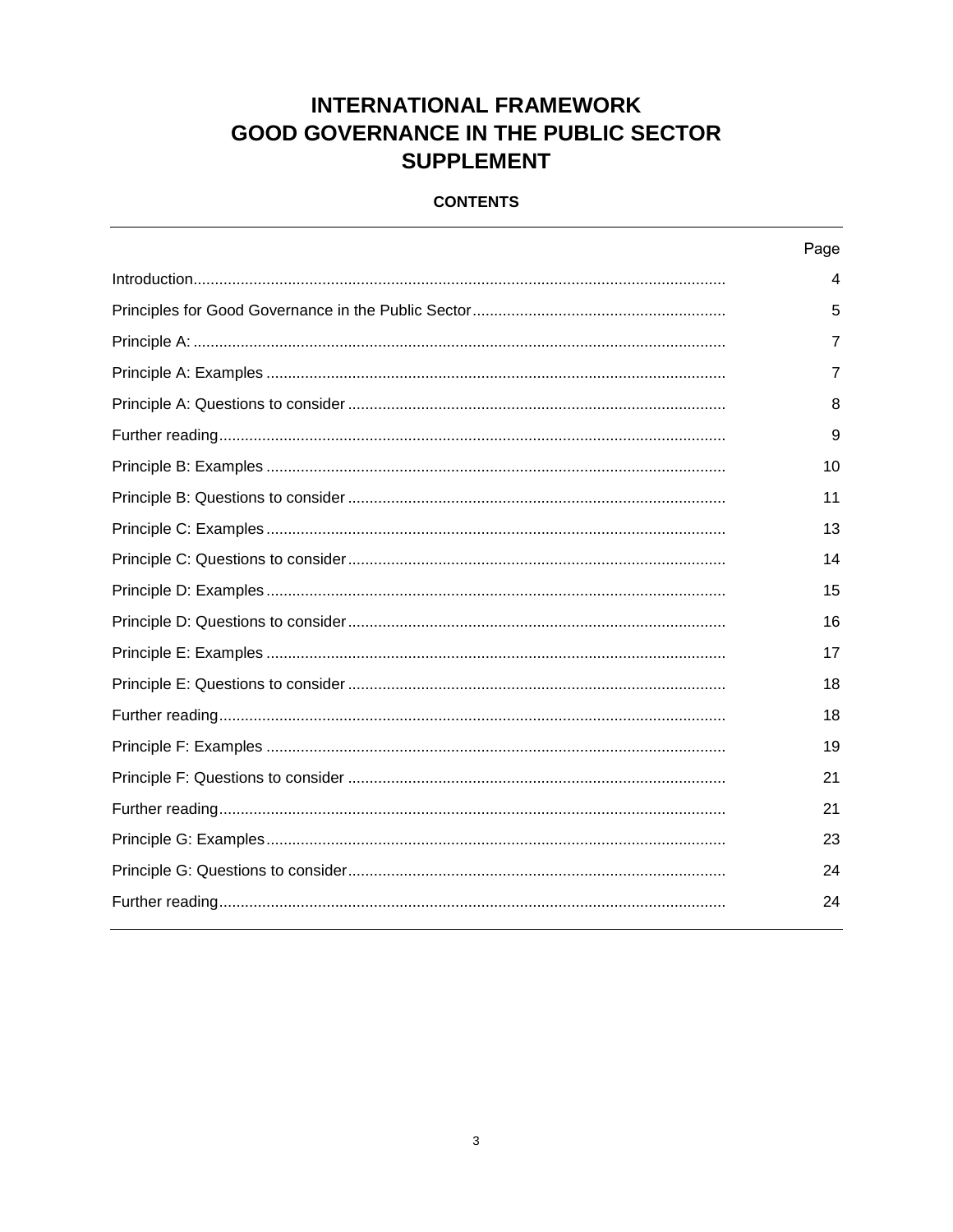### <span id="page-3-0"></span>**Introduction**

This supplement is a companion piece to *International Framework*: *[Good Governance in the Public](https://www.ifac.org/publications-resources/international-framework-good-governance-public-sector)*  **[Sector](https://www.ifac.org/publications-resources/international-framework-good-governance-public-sector)** (the Framework), which aims to promote the development of robust governance in public sector entities by establishing a benchmark for good governance.

This supplement provides more detailed explanatory material for each of the principles included in the Framework. It includes a series of examples, questions to consider, and references to other resources to assist public sector entities in interpreting the principles in a way that is appropriate for their structures, taking into account the underlying legislative and constitutional arrangements.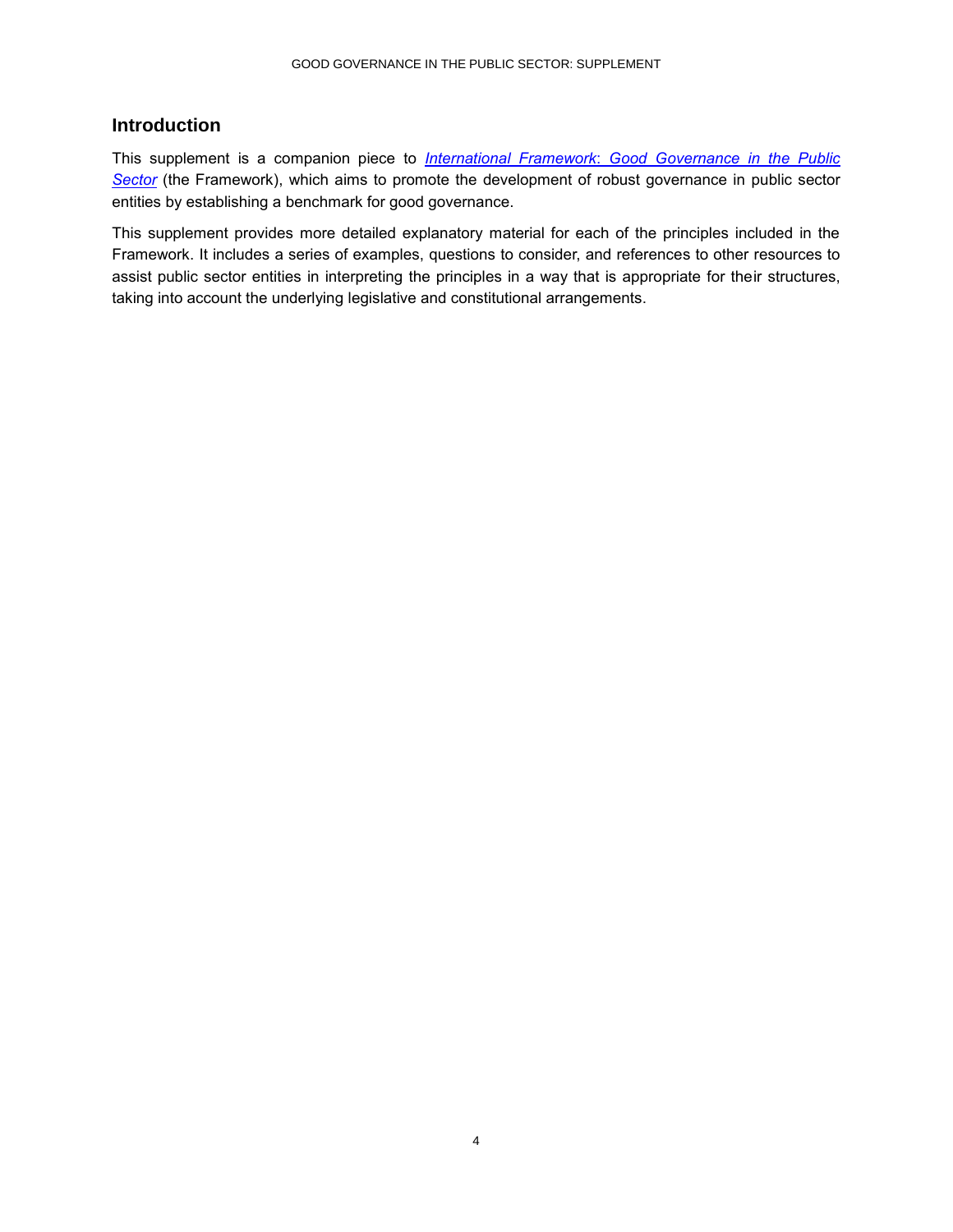### <span id="page-4-0"></span>**Principles for Good Governance in the Public Sector**

- **(a) Governance comprises the arrangements put in place to ensure that the intended outcomes for stakeholders are defined and achieved.**
- **(b) The fundamental function of good governance in the public sector is to ensure that entities achieve their intended outcomes while acting in the public interest at all times.**
- 1. Acting in the public interest requires:
	- A. **Behaving with integrity, demonstrating strong commitment to ethical values, and respecting the rule of law.**
	- **B. Ensuring openness and comprehensive stakeholder engagement.**
- 2. In addition to the overarching requirements for acting in the public interest in principles A and B, achieving good governance in the public sector also requires effective arrangements for:
	- C. **Defining outcomes<sup>1</sup> in terms of sustainable economic, social, and environmental benefits.**
	- D. **Determining the interventions necessary to optimize the achievement of the intended outcomes.**
	- E. **Developing the entity's capacity, including the capability of its leadership and the individuals within it.**
	- F. **Managing risks and performance through robust internal control and strong public financial management.**
	- G. **Implementing good practices in transparency, reporting, and audit, to deliver effective accountability.**
- 3. Figure 1 illustrates how the various principles for good governance in the public sector relate to each other. Principles A and B permeate implementation of principles C to G. Figure 1 also illustrates that good governance is dynamic, and that an entity as a whole should be committed to improving governance on a continuing basis through a process of evaluation and review.

l

Some jurisdictions use the term "impacts" instead of "outcomes."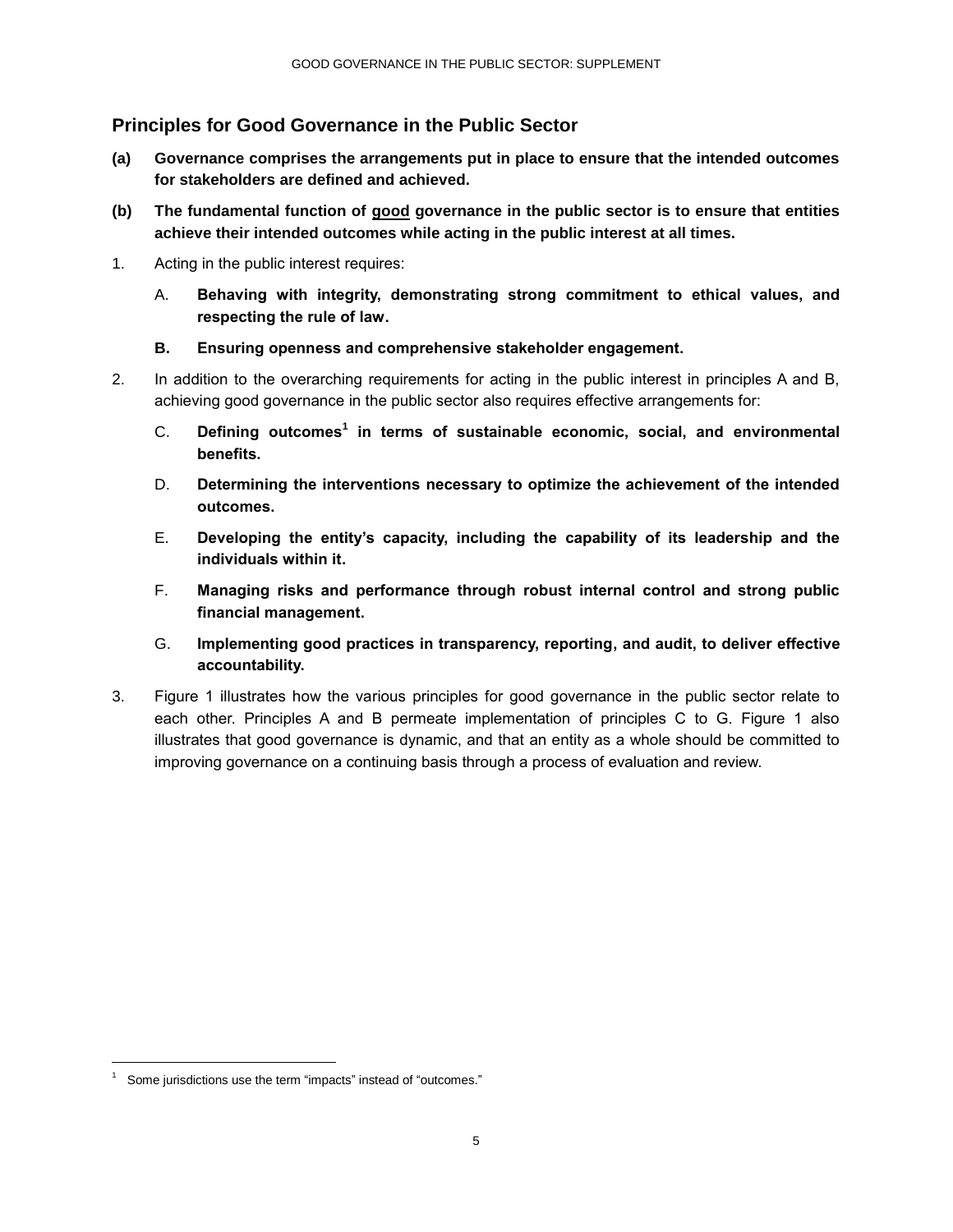**Figure 1: Relationships between the Principles for Good Governance in the Public Sector**

# **Achieving the Intended Outcomes** While Acting in the Public Interest at all Times



- 4. The core, high-level principles characterizing good governance in the public sector set out above bring together a number of interrelated concepts. Principles C to G are linked to each other via the so called "plan-do-check-act" cycle.<sup>2</sup>
- 5. The following section provides an explanation of the underlying rationale, together with supporting commentary, for the key elements of each principle and the supporting sub-principles. The separate supplement provides examples and questions to consider for each principle, as well as related further reading.

l

<sup>2</sup> The "Plan-Do-Check-Act Cycle," also called the Deming Cycle, is an iterative management process organizations typically use for the control and continuous improvement of processes and products. For more information, see the International Organization for Standardization's website [www.iso.org/iso/home.html.](http://www.iso.org/iso/home.html)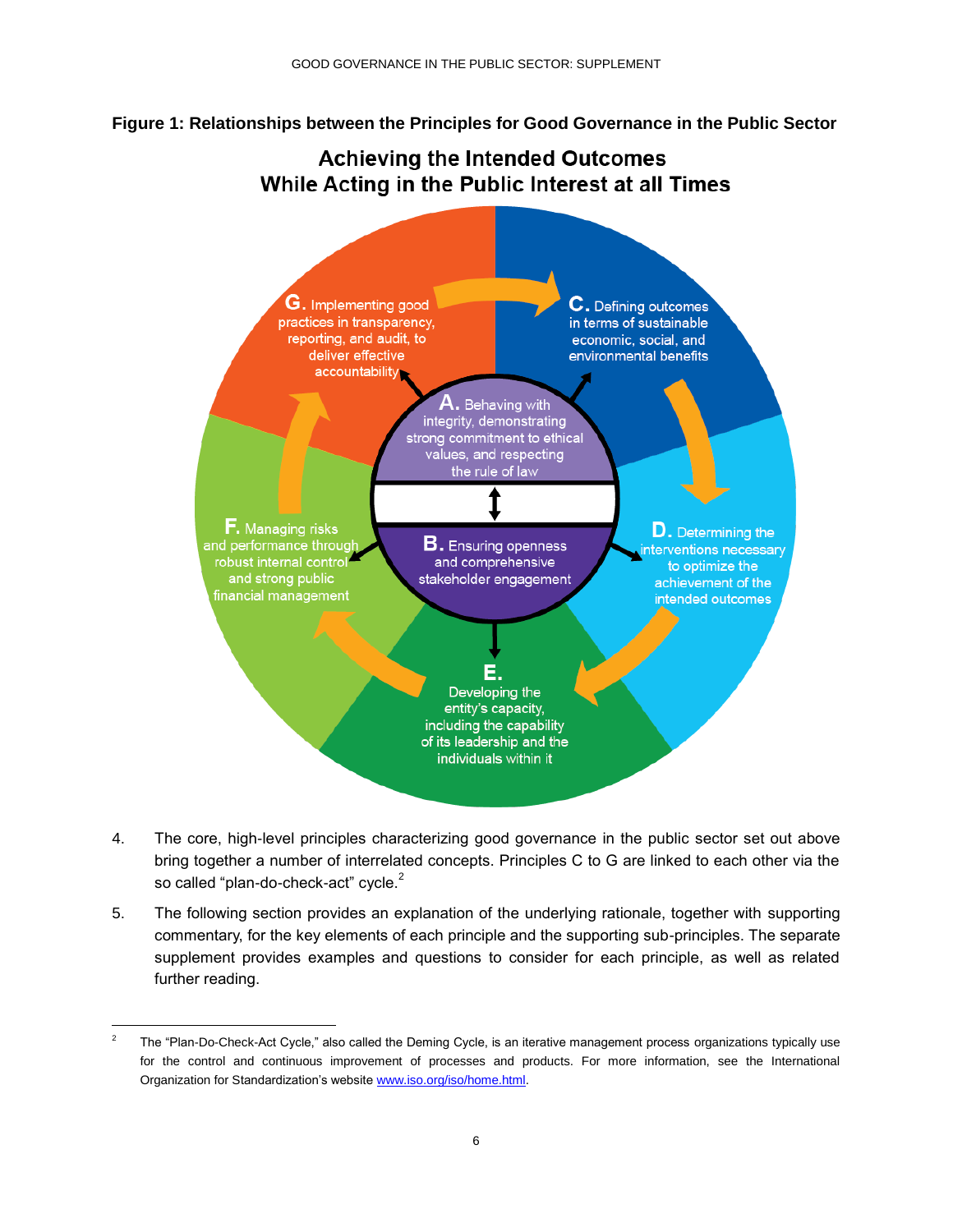### <span id="page-6-0"></span>**Principle A:**

## **Behaving with integrity, demonstrating strong commitment to ethical values, and respecting the rule of law**

The public sector is normally responsible for using a significant proportion of resources raised through taxation to provide services to citizens. Public sector entities are accountable not only for how much they spend, but also for how they use the resources under their stewardship. This includes accountability for outputs, both positive and negative, and for the outcomes they have achieved. In addition, they have an overarching responsibility to serve the public interest in adhering to the requirements of legislation and government policies. Public sector entities are accountable to legislative bodies for the exercise of legitimate authority in society. This makes it essential that each entity as a whole can demonstrate the appropriateness of all of its actions and has mechanisms in place to encourage and enforce adherence to ethical values and to respect the rule of law.

### <span id="page-6-1"></span>**Principle A: Examples**

#### **Maintaining standards**

Entities can establish and maintain standards through codes of conduct, which should be supported by training and communication. Standards can be reinforced through individual performance reviews and promoted through a system of rewards and sanctions. Individuals should have a clear understanding of the consequences of non-compliance with the code.

It is good practice for the chief executive and/or chair of the governing body, or equivalents, to certify in an annual report or equivalent document that they are satisfied with the adequacy of their entity's arrangements for safeguarding high ethical standards.

When commissioning services, it is good practice for public sector entities to address ethical issues throughout the procurement process. Contractors and others should acknowledge their ethical responsibilities in delivering public services.

Another, less formal, mechanism for promoting ethical standards is a service delivery charter, which outlines how an entity intends to act toward its clients, and invites feedback from clients on the entity's performance.

#### **Identifying conflicts of interest**

The key question that must always be addressed is whether the duties or responsibilities of governing body members or senior managers in a public sector entity could be affected by some of their other interests or duties.

It is important to focus on the overlap of such interests—that is, whether an individual's other interest(s) could influence, or be influenced by, something that an entity may be considering or dealing with.

It is better to err on the side of transparency when deciding whether to disclose such instances. Many situations are not clear-cut. If a governing body member or senior manager is uncertain about whether something constitutes a conflict of interest, it is safer and more transparent to disclose it. The matter is then out in the open, and the expertise of others can be used to judge whether the situation constitutes a conflict of interest and is serious enough to warrant further action.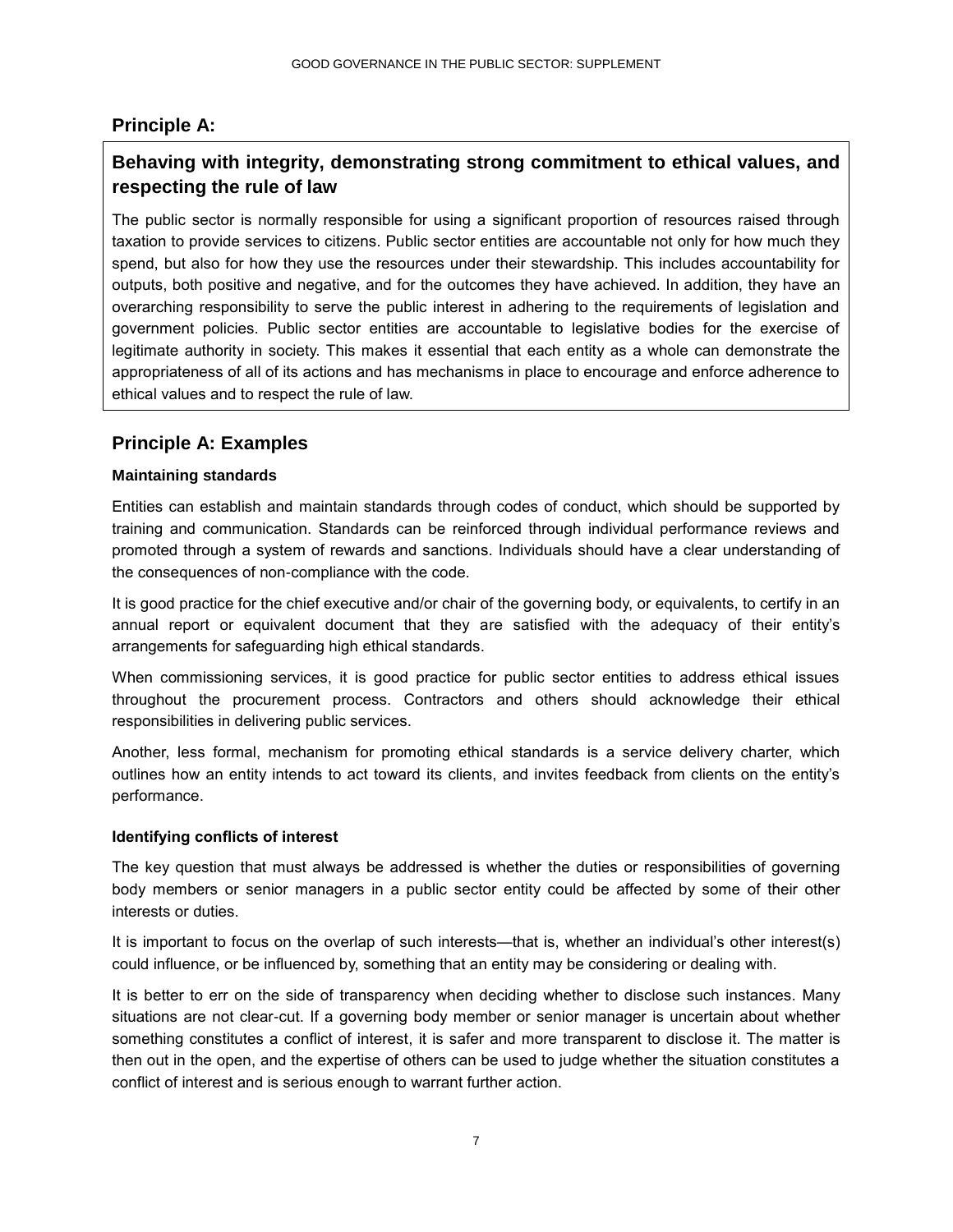Disclosure promotes transparency, and is always better than having individuals silently try to manage a situation on their own. There might also be a perceived conflict of interest that should be avoided, wherever possible.

—Extract adapted from *[Managing Conflicts of Interest: Guidance for Public Entities](http://www.oag.govt.nz/2007/conflicts-public-entities)* (Office of the Auditor-General, New Zealand).

### **Dealing with conflicts of interest**

During a country's power sector reforms, the minister for mines and power disclosed his interest in two companies that were bidding to acquire two energy companies. Both these energy companies—a power company and a distribution company—had emerged when the country's national power holding company was unbundled. The minister disclosed that a company he had founded had a minority stake in one of the companies bidding to acquire the distribution company. He also disclosed that one of his companies had, in the past, done business with a company that was a member of a consortium bidding for the power company. Following a discussion with the president, the minister resigned, lending greater credibility to the country's reforms in the power sector.

#### **Principles for whistleblowing**

Whistleblowers can play an essential role in detecting fraud, mismanagement, and corruption. They may, however, experience bullying or dismissal from their job. To promote responsible whistleblowing and adequate protection for whistleblowers, Transparency International has developed [international principles](http://www.transparency.org/files/content/activity/2009_PrinciplesForWhistleblowingLegislation_EN.pdf)  [for whistleblower legislation,](http://www.transparency.org/files/content/activity/2009_PrinciplesForWhistleblowingLegislation_EN.pdf) which many countries and international organizations have used to develop their own legislation and standards.

### <span id="page-7-0"></span>**Principle A: Questions to consider**

- Have risks associated with poor ethical standards been assessed?
- Has the governing body adopted a formal code of conduct defining the standards of behavior that individual governing body members and all entity employees must subscribe and adhere to?
- Is the code widely and regularly communicated to employees?
- Is there a process for ensuring that all staff acknowledge and agree to the code of conduct?
- Are new employees made aware of the entity's ethical standards?
- Is the governing body living up to its code of conduct and, thus, setting the right tone for the entity?
- Is it possible that the behavior of those in governance roles could undermine the entity's objectives and values? If so, how is this being addressed?
- What mechanisms does the entity have in place to assess adherence to the code of conduct?
- Is the governing body satisfied that the entity has clearly articulated and communicated to thirdparty suppliers its strong commitment to ethical values, for example, through a service delivery charter?
- Has the governing body established appropriate mechanisms to ensure that members of the governing body and employees are not influenced by prejudice, bias, or conflicts of interest?
- Do ethical issues appear regularly on the agenda for governing body or staff meetings?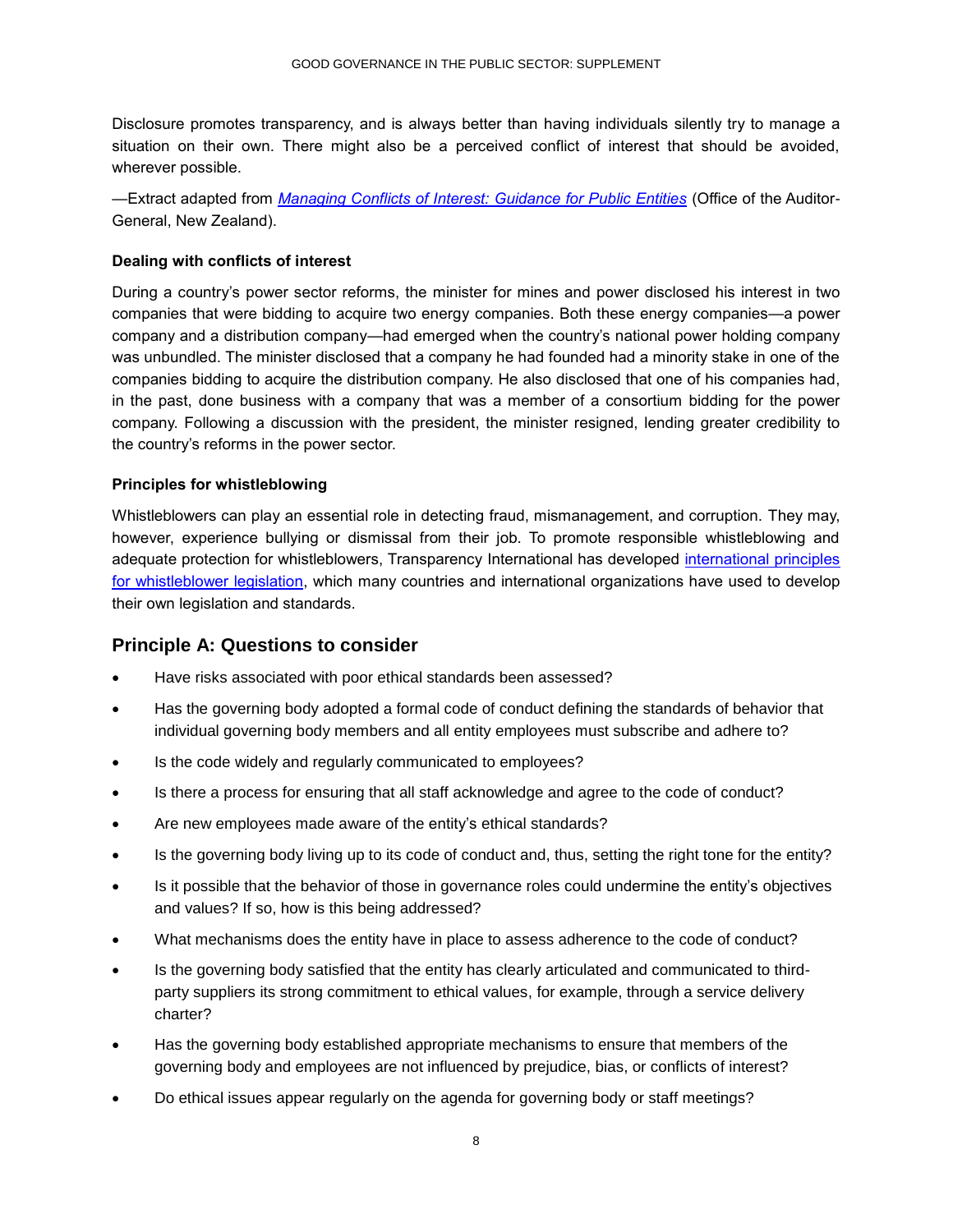- Does the chief executive (or equivalent) take personal responsibility for upholding the ethical standards in his or her entity?
- Does the chief executive receive sufficient support to help take personal responsibility for ethical standards (education and training initiatives, for example), and by decisive action being taken when breaches of the code of conduct are discovered)?
- Would it be useful to communicate examples of acceptable and unacceptable behavior to all staff?
- How does the governing body ensure that all staff members are treated equally?
- Does the entity have an anti-fraud and corruption policy? Is it working effectively? How is it being monitored?
- Have fraud risks been considered? How have they been addressed?
- Have any cases of fraud been identified in the past and in which areas? What has been done to resolve these cases and to prevent recurrence?
- <span id="page-8-0"></span>Do all employees know what to do if they suspect misconduct, fraud, or corruption?

### **Further reading**

*[Strengthening Governance: Tackling Corruption](http://web.worldbank.org/WBSITE/EXTERNAL/TOPICS/EXTGOVANTICORR/0,,contentMDK:23086675~menuPK:8517250~pagePK:148956~piPK:216618~theSitePK:3035864,00.html)* (The World Bank Group's Updated Strategy and Implementation Plan, 2012)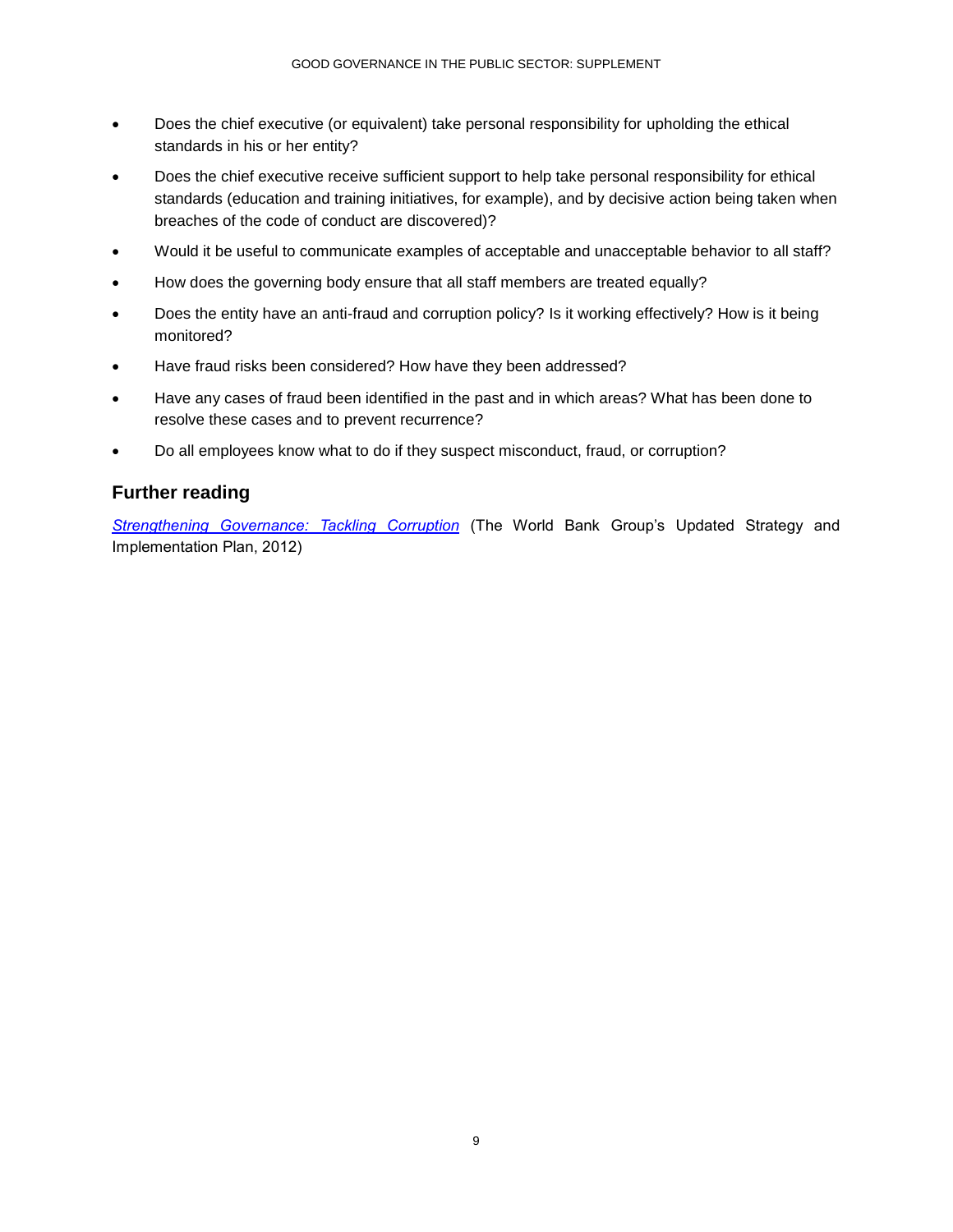### **Principle B**

### **Ensuring openness and comprehensive stakeholder engagement**

As public sector entities are established and run for the public good, their governing bodies should ensure openness in their activities. Clear, trusted channels of communication and consultation should be used to engage effectively with all groups of stakeholders, such as individual citizens and service users, as well as institutional stakeholders.

### <span id="page-9-0"></span>**Principle B: Examples**

#### **Budget transparency**

As part of its commitment to government transparency, the government of Indonesia, in association with the International Budget Partnership, launched the Open Budget Index (OBI) 2012 survey results for the Association of Southeast Asian Nations (ASEAN) region in February 2013. The event introduced the OBI and its methodology and explored why problems may be encountered in its implementation. These included technical issues, problems associated with citizens not being aware of their right to information, and political sensitivity. Additional details are available in an Open [Government Partnership blog.](http://www.opengovpartnership.org/blog/open-government-indonesia/2013/03/22/budget-openness-stories-asean)

#### **Transparency—Netherlands**

The Dutch Government has a freedom of information act that allows any member of the public to request information from the government, provided the information is not subject to restrictions around release, such as national security information.

For more information, see the [Dutch government's website.](http://www.rijksoverheid.nl/onderwerpen/kwaliteit-en-integriteit-overheidsinstanties/vraag-en-antwoord/wat-is-de-wet-openbaarheid-van-bestuur-wob.html)

### **Stakeholder engagement at Hong Kong Hospital Authority**

The Hong Kong Hospital Authority (HA) offers highly subsidized public healthcare services to the Hong Kong Special Administrative Region's seven million inhabitants. Like other healthcare providers around the world, the HA has limited funding but virtually unlimited demand for medical services. In setting forth future strategies and priorities to address this key challenge, HA formulates medium-term strategic service plans, which incorporate not only internal stakeholders' input from different levels across the entity, but also the views and concerns of external parties, such as representatives from patient groups and other non-government healthcare organizations. Being able to articulate accurately the financial requirements arising from these emerging challenges is strategically important to the HA for securing funding from the government to sustain its delivery of quality patient care over the long run.

—Adapted from *[Integrating Governance for Sustainable Success](http://www.ifac.org/publications-resources/integrating-governance-sustainable-success)* (IFAC, 2012). For additional information, see the [Hong Kong Hospital Authority](http://www.ha.org.hk/visitor/ha_index.asp) website.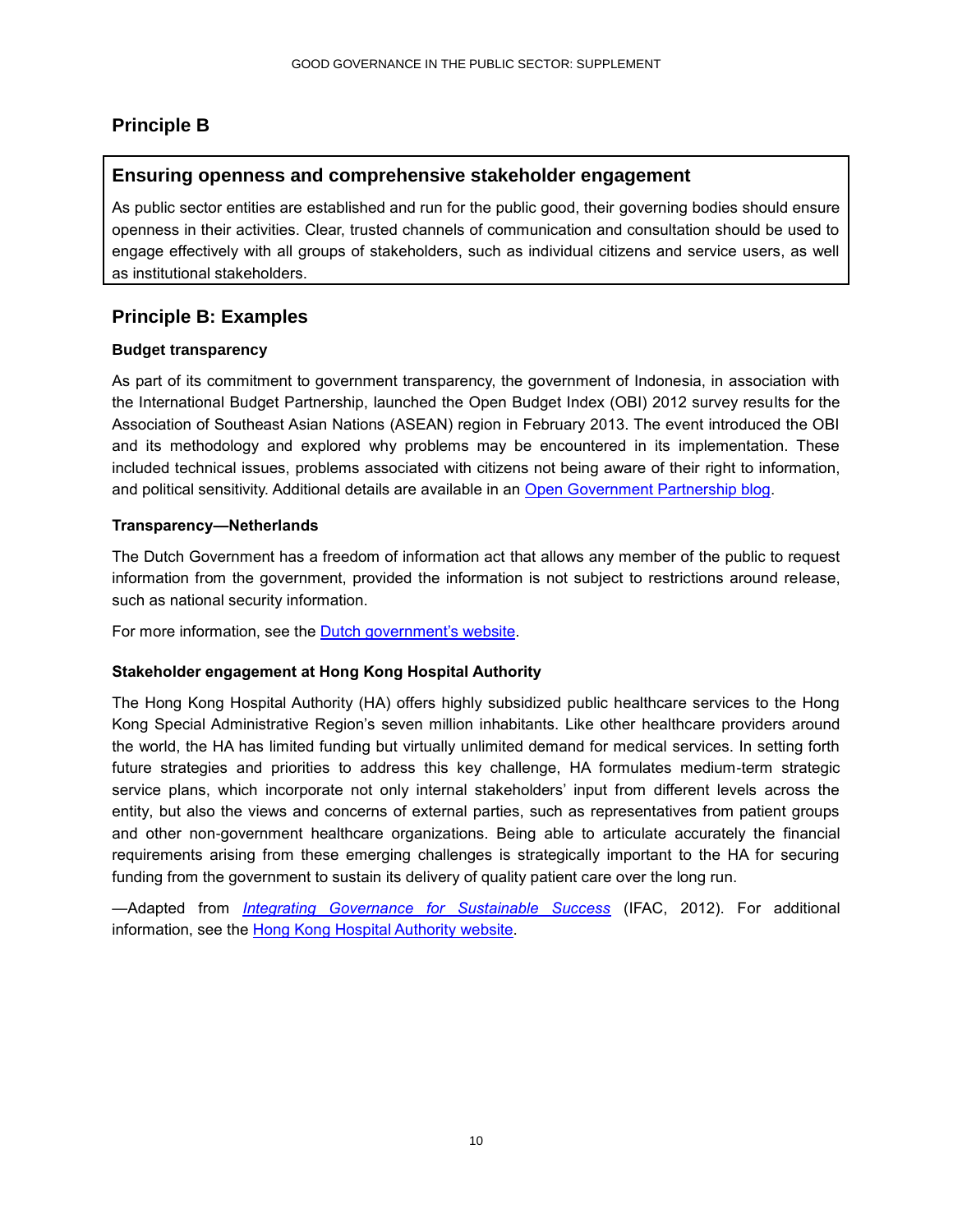#### **Stakeholder engagement**—Developing a stakeholder relationship and communication plan

One public sector entity introduced a plan to identify and categorize its stakeholders. Stakeholder power was determined along with attention and influence. By initiating communication and stakeholder management, the entity can now identify and manage mutual interests more effectively while accomplishing organizational objectives. The benefits of a stakeholder management system include the following:

- 1. The most influential stakeholders are identified and their input can then be used to support the entity.
- 2. Support from the most influential stakeholders will assist the entity in achieving its objectives.
- 3. By frequently communicating with stakeholders, the entity can ensure that they fully understand the benefits offered as well as the associated costs.
- 4. The entity can anticipate likely reactions of stakeholders to organizational communications and progress more effectively, and can build into its strategy the actions that will be needed to capitalize on positive reaction while avoiding or addressing any negative reactions.
- 5. The entity can identify conflicting objectives among stakeholders and develop a strategy to resolve any issues that arise.

Adapted from an example provided by the Institute of Internal Auditors–Australia.

#### **Boards and commissions**

Creating boards, commissions, or advisory groups in the public sector is an effective way to encourage citizen, user, and/or volunteer involvement in governing a public sector entity. At the local level, boards and commissions increase citizen awareness of a government's activities; cultivate and educate a pool of potential elected officials; provide needed feedback and reality checks for the governing body; and deal with some of the more detailed and common aspects of governance that allows the elected governing board to focus on the more strategic issues. It is important, therefore, for these bodies to contain representation from a broad range of stakeholders.

### **Cooperation**

Receiving refugees and integrating them into society may involve a range of entities—the coast guard, police, customs, social welfare entities, municipal entities for housing, labor market authorities, and employment offices, hospitals, and schools. If efforts to improve integration are inadequate or fail, it might be because each entity tries to optimize its own actions, with little or no ambition to cooperate with others in this complex chain. Therefore, public entities should also be aware of the other participants in a particular "supply chain" and fully cooperate with them to optimize the overarching objectives.

### <span id="page-10-0"></span>**Principle B: Questions to consider**

- Has the entity made an explicit commitment to openness and transparency in all its activities? What form does this commitment take?
- Does the entity understand who its stakeholders are and how it communicates with them?
- With which institutional stakeholders should the entity foster good relationships?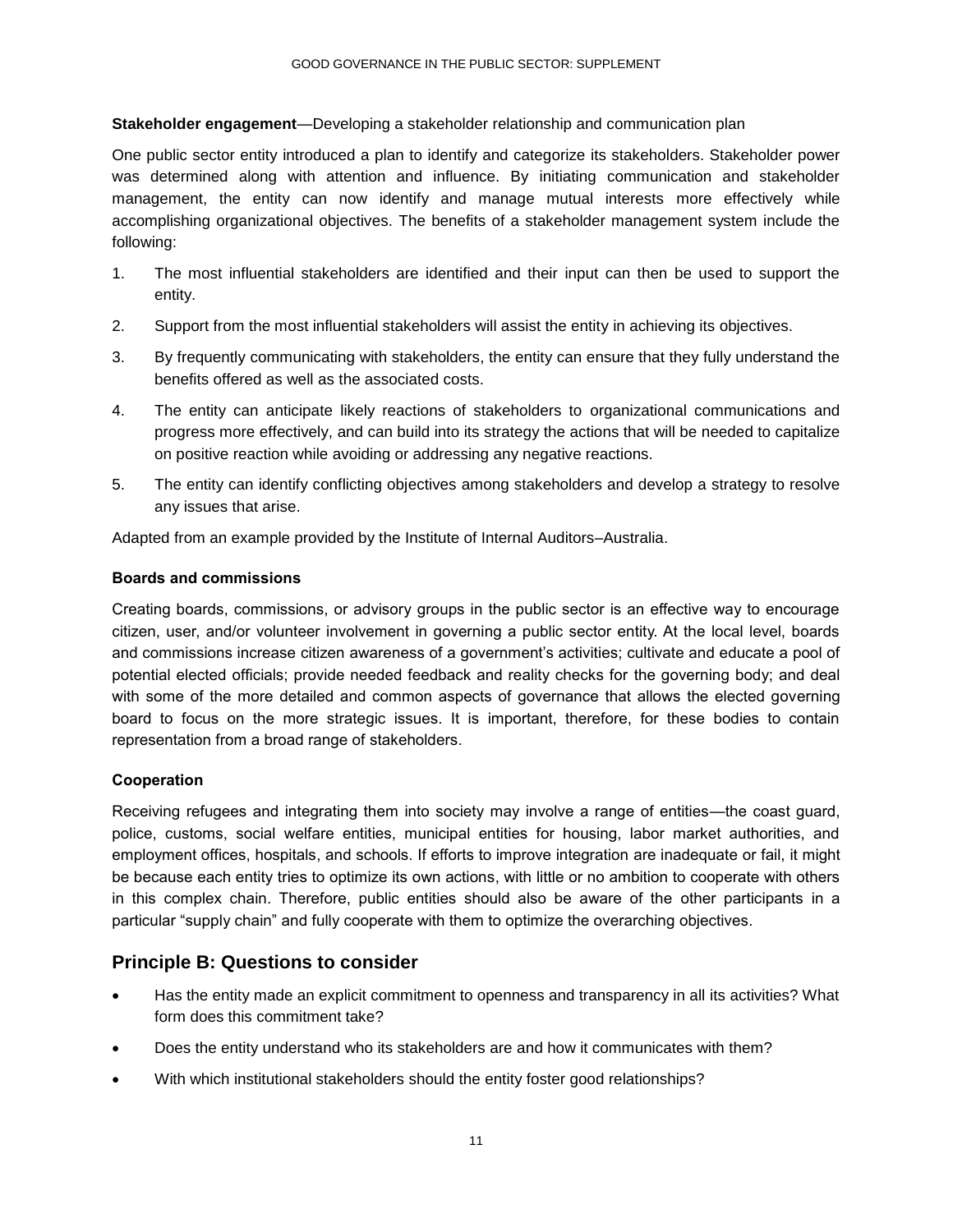- How does the entity ensure that it is able to develop effective relationships with key institutional stakeholders at the most senior level?
- Does the entity engage in genuine dialogue with its stakeholders, including the media?
- What policy/criteria are applied when deciding to keep information confidential?
- What is the entity's policy on how it should consult citizens and service users?
- Does the policy explain clearly the types of issues it will consult on and how it will use the information received?
- How does the entity ensure that adequate consultation takes place?
- When the entity consults, does it provide feedback to respondents on the results of the consultation?
- How well does the entity explain the reasons for its decisions to those who might be affected by them?
- How does the entity demonstrate that its current and future service users are treated fairly?
- How does the entity make judgments about the balance between the interests of the community and the interests of individual citizens?
- What is the level of trust that individual service users, and institutional stakeholders, have in the entity? How could it be improved?
- How are the entity's outcomes measured against the fulfillment of stakeholders expectations?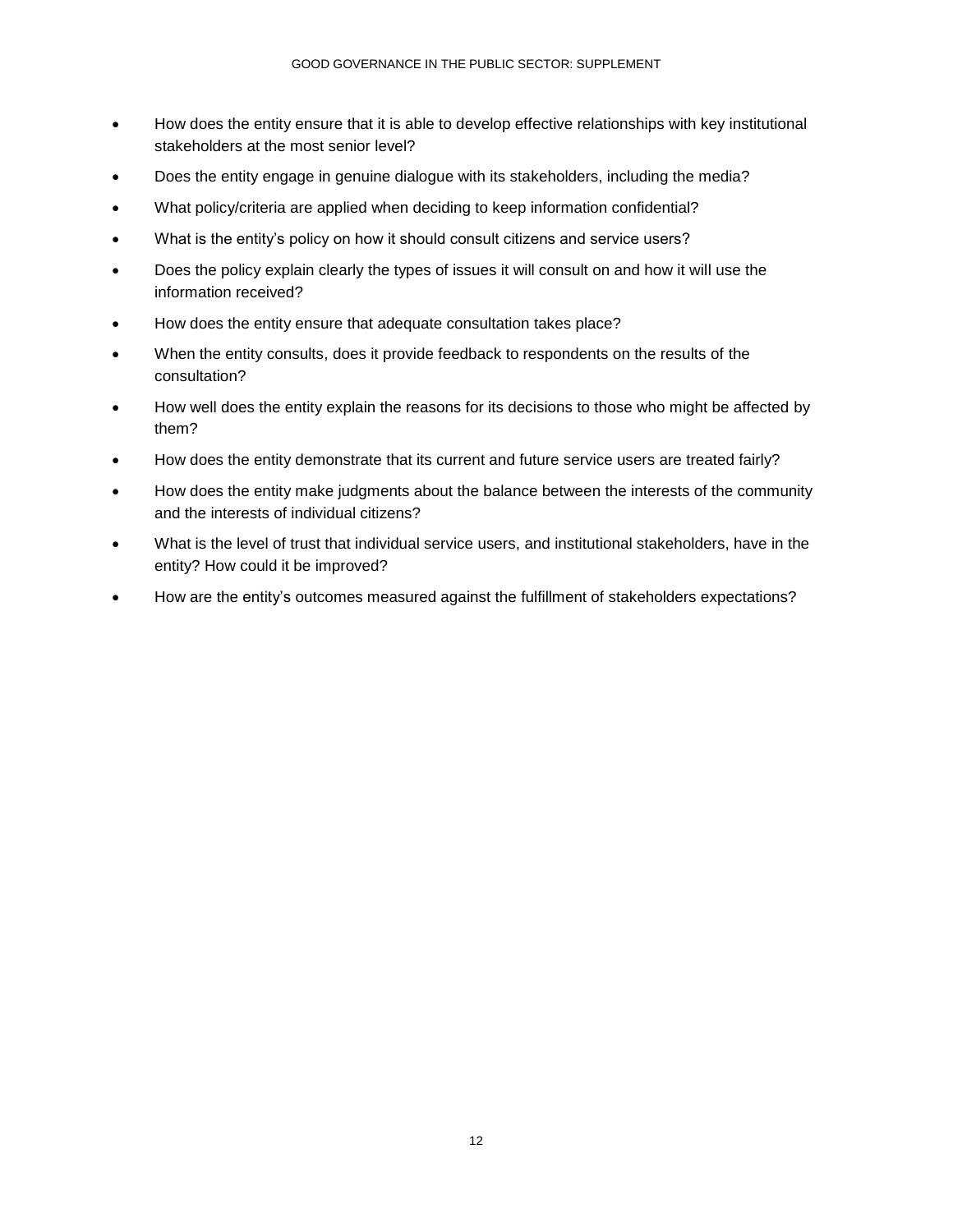## **Principle C**

## **Defining outcomes in terms of sustainable economic, social, and environmental benefits**

The long-term nature and impact of many of the public sector's responsibilities mean that it should define and plan outcomes and that these should be sustainable. The governing body should ensure that its decisions further the entity's purpose, contribute to intended benefits and outcomes, and remain within the limits of authority and resources. Input from all groups of stakeholders, including citizens, service users, and institutional stakeholders, is vital to the success of this process and in balancing competing demands when determining priorities for the finite resources available.

## <span id="page-12-0"></span>**Principle C: Examples**

### **Measuring outcomes through programs-based budgeting**

Various jurisdictions are increasingly using programs-based budgeting for measuring and reporting on the achievement of outcomes. Key performance indicators can be established at the program and/or outcome level to assist in assessing achievement of objectives.

### **Terminology relationships**

The following diagram illustrates the relationships among an entity's objectives, associated inputs, outputs, and outcomes, and how performance indicators can fit in.

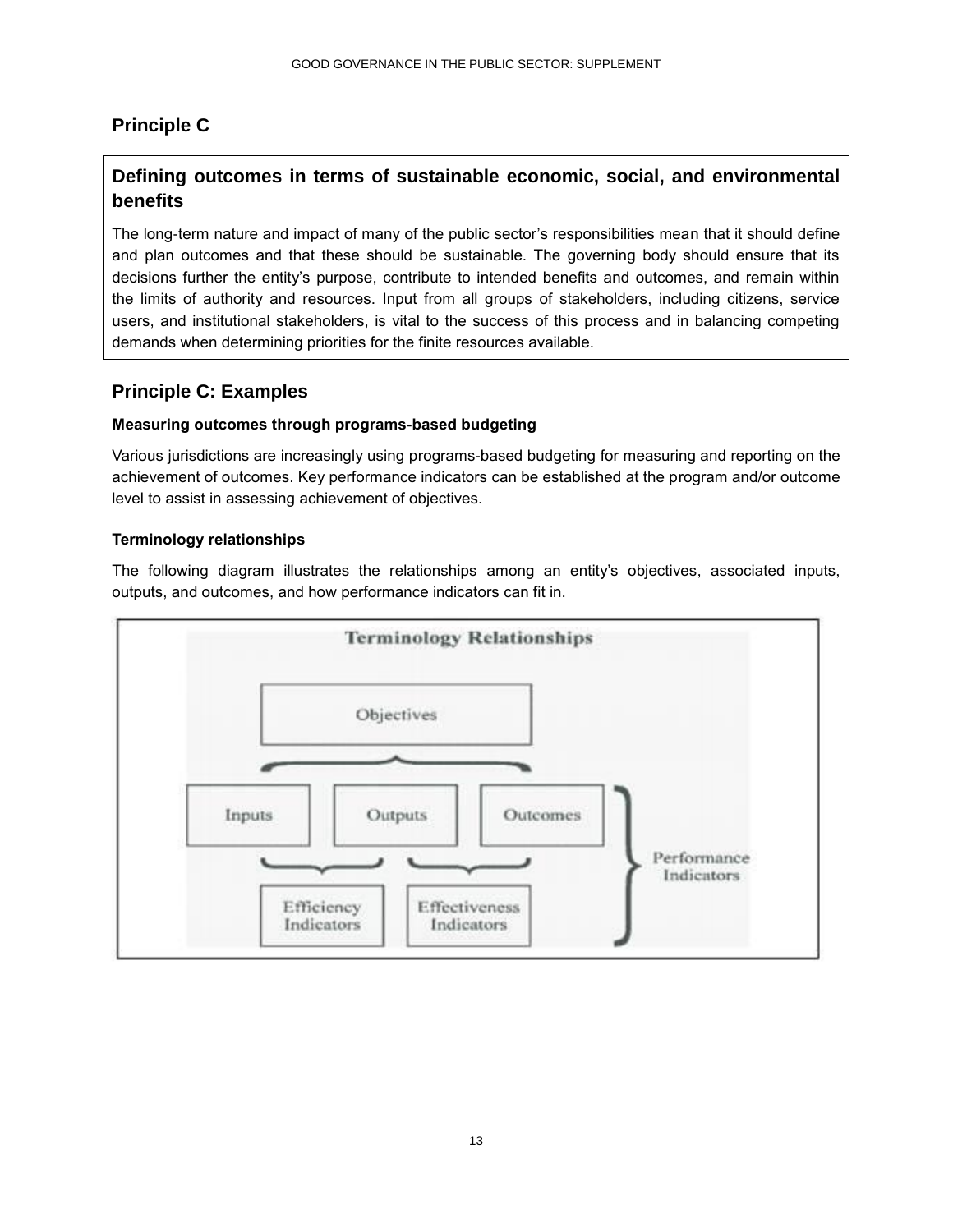#### **Change programs—a UK local council**

A local council in the UK is adapting to changes in government legislation while facing an aging population and increased unemployment. In tackling its challenges, the council is making significant efforts through its change program to create financial efficiencies, work closely with partners, and improve the quality of services by investing in its staff and technology.

The [council has published a report](http://www.bathnes.gov.uk/sites/default/files/sitedocuments/Your-Council/ChangeBrochure2014.pdf) demonstrating how it is achieving its goals. The extract below provides an illustration of how the council is working with its community and changing the way services are delivered.

#### *Case study*

The council has supported the establishment of a new social enterprise run by energy experts and community activists. The new company is supplying free solar energy panels to local schools and community buildings. It is also running a public share offer to raise £400,000 to be reinvested in local renewable energy. A portion of any financial surpluses will be reinvested in a community fund for further low-carbon projects.

### <span id="page-13-0"></span>**Principle C: Questions to consider**

- To what extent are the entity's objectives and vision at the forefront of decision making and planning?
- Does the entity clearly understand what it is trying to achieve and does it have measurable or assessable outcome definitions?
- How are stakeholders made aware of what the entity is planning to achieve? How is their support encouraged so that the entity can maximize its performance?
- How does the entity ensure that capital investment is structured to achieve appropriate life spans and adaptability for future use, or that finite resources (e.g., land or water) are spent on optimizing social, economic, and environmental well-being?
- Are the goods and services the entity provides reflected in its mission? Does the entity have a learning culture where it uses its past experiences to improve performance?
- To what extent does the entity consider the community's broader sustainability goals in formulating its strategies and action plans?
- Does the entity liaise with similar entities to learn from their experiences and/or identify better practices?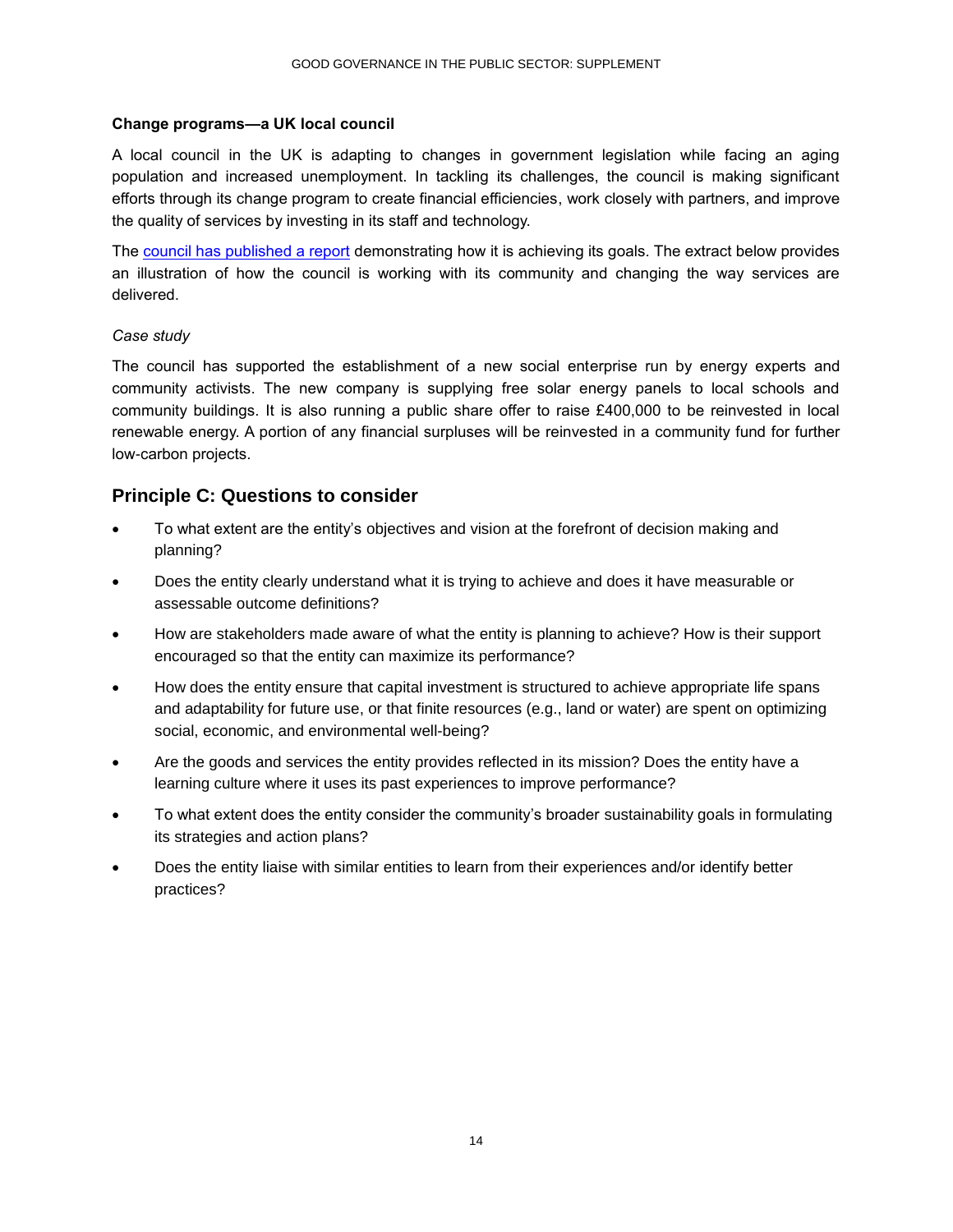### **Principle D**

## **Determining the interventions necessary to optimize the achievement of the intended outcomes**

The public sector achieves its intended outcomes by providing a mixture of legal, regulatory, and practical interventions. Determining the right mix of interventions is a critically important strategic choice that governing bodies of public sector entities have to make to ensure they achieve their intended outcomes. Public sector entities need robust decision-making mechanisms to ensure that their defined outcomes can be achieved in a way that provides the best trade-off between the various types of resource inputs while still enabling effective and efficient operations. Decisions made need to be reviewed continually to ensure that achievement of outcomes is optimized.

### <span id="page-14-0"></span>**Principle D: Examples**

### **Regulatory impact analysis**

Regulatory Impact Analysis (RIA) is a fundamental tool to assist governments in assessing the impact of regulation. To maximize the benefits to society, public sector activities frequently involve trade-offs among different possible uses of resources. RIA is used to measure the likely benefits, costs, and effects of new or existing regulation. RIA is best used as a tool to help improve the quality of administrative decision making while also facilitating openness, public involvement, and accountability.

The Organization for Economic Co-operation and Development (OECD) has [developed guidance and](http://www.oecd.org/gov/regulatory-policy/ria.htm)  [undertaken extensive research](http://www.oecd.org/gov/regulatory-policy/ria.htm) on the issues and experiences associated with RIAs.

#### **High-quality information for robust decision making**

Decision makers should receive timely information that is reliable and, above all, relevant to their needs. High-quality information and clear, objective advice can significantly reduce the risk of making decisions that fail to achieve their objectives or have serious unintended consequences.

The information made available to those making decisions must be supported by clear and accurate data and thorough analysis. This requires the implementation of robust processes, including systems for:

- capturing, processing, analyzing, and reporting the required information for decision making;
- integrating financial management and risk management in the decision-making processes; and
- establishing effective project management, budget classifications, and use of performance indicators.

### **Professional advice**

While public sector entities are determining interventions, it is helpful to draw on the support of a senior staff member or independent advisor who can advise on legal, ethical, financial, and other issues and procedures, and who has the authority and status to challenge governance practice, if necessary. This works best where there are safeguards and reporting relationships in place to make sure that advice is not easily ignored.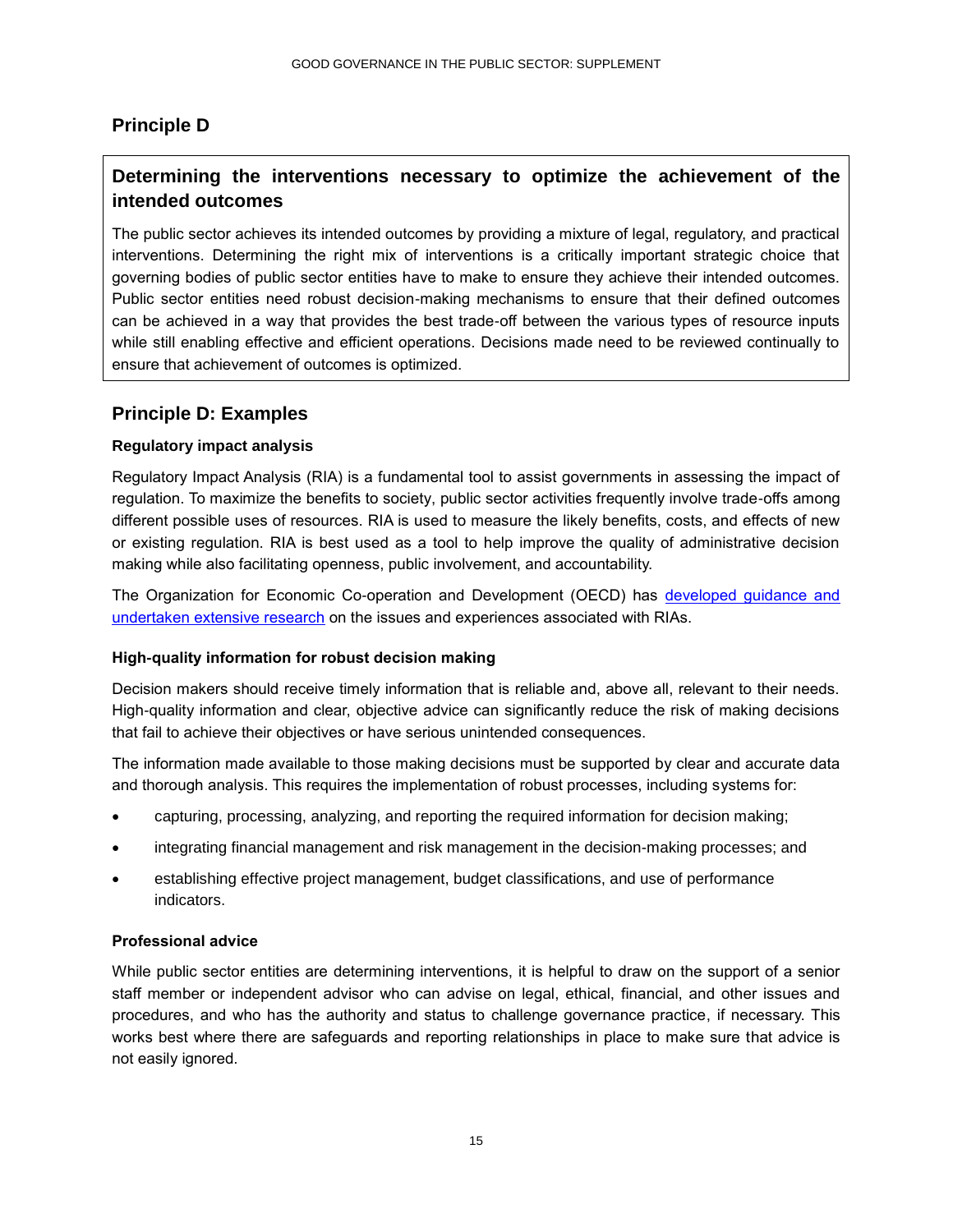### <span id="page-15-0"></span>**Principle D: Questions to consider**

- To what extent does the entity review the mix of its interventions as part of its strategic planning?
- To what extent does the information given to decision makers facilitate rigorous decision making about the improvement of value for money?
- Do those making decisions receive regular and comprehensive information from service users?
- Is specialist professional advice available and taken into account when it is sensible and appropriate to do so?
- Does the entity use techniques to avoid "groupthink" for decision-making purposes?
- Does the entity use incentives to align decision-making processes?
- How effectively is the above information used when planning and making decisions?
- Will a planned intervention succeed in solving a perceived problem to the extent that, at some future date, the intervention will no longer be necessary?
- How does the entity ensure that the "right" inputs are planned?
- Does the entity publish its budget and explain the basis for policy decisions?
- How well is the entity doing in achieving intended outcomes?
- How does the entity know how effective it is?
- Does the entity seek stakeholder feedback on its performance?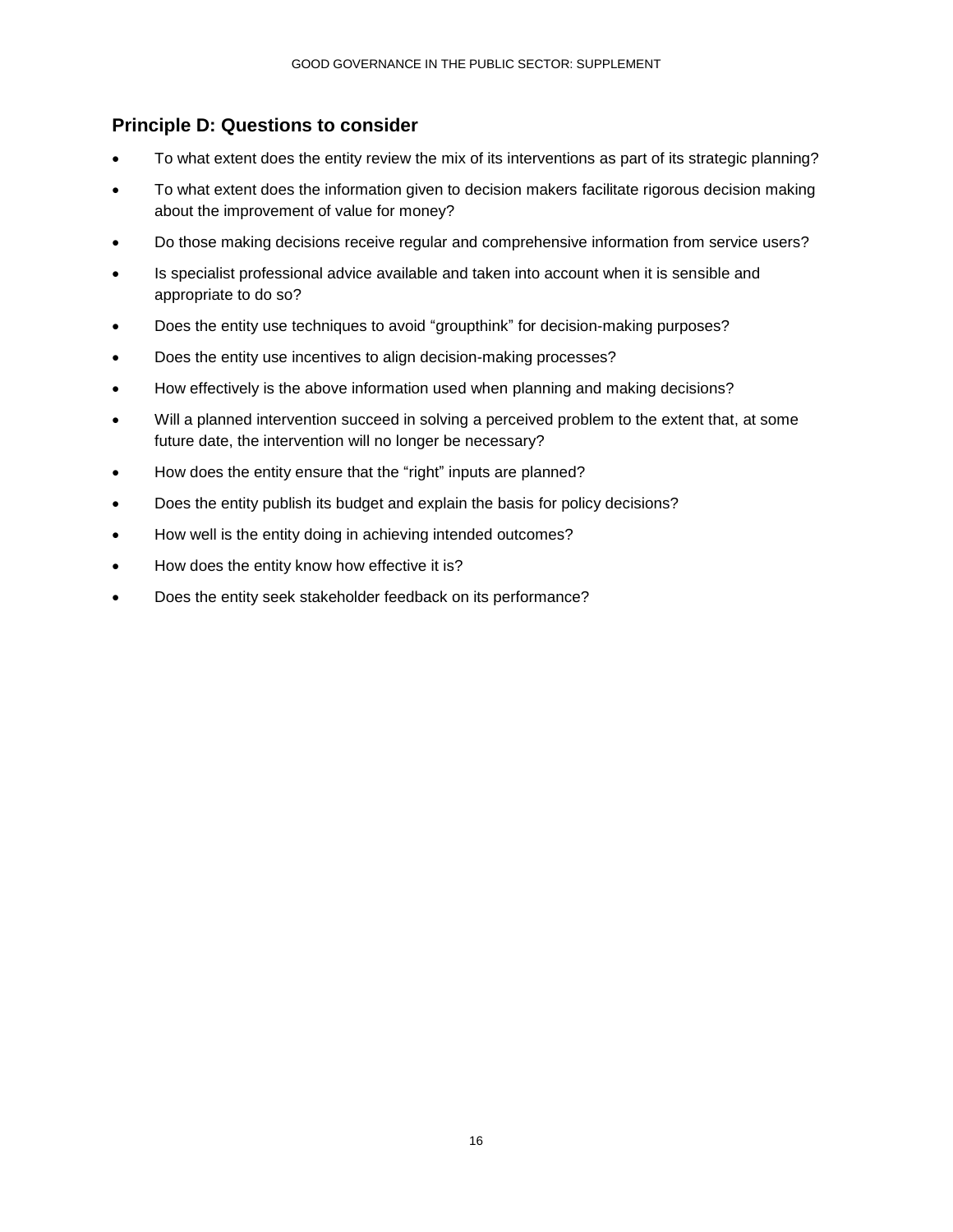## **Principle E**

## **Developing the entity's capacity, including the capability of its leadership and the individuals within it**

Public sector entities need appropriate structures and leadership, as well as people with the right skills, appropriate qualifications and mindset, to operate efficiently and effectively and achieve their intended outcomes within the specified periods. The governing body must ensure that it has both the capacity to fulfill its own mandate and to make certain that there are policies in place to guarantee that an entity's management has the operational capacity for the entity as a whole. Because both individuals and the environment in which an entity operates will change over time, there will be a continuous need to develop the entity's capacity as well as the skills and experience of the leadership of individual staff members. Leadership in public sector entities is strengthened by the participation of people with many different types of backgrounds, reflecting the structure and diversity of their communities.

### <span id="page-16-0"></span>**Principle E: Examples**

### **Horizon scanning**

The UK Department for Environment, Food, and Rural Affairs (DEFRA)'s policy portfolio includes risks, such as climate change, that might mature only over the very long term. Predicting the future with any accuracy has always been incredibly difficult, but any failure to identify and respond to these potential risks today could have potentially enormous consequences tomorrow.

To help DEFRA spot emerging risks, and put suitable responses in place early enough for them to be effective, it has introduced a Horizon Scanning and Futures program. The program seeks to identify the key trends and drivers that could shape DEFRA's external environment over the next 50 years and give DEFRA a head start in predicting—and preventing—the biggest problems.

As the program evolved, DEFRA decided to conduct a baseline scan. This produced a common base of information on key political, economic, social, scientific, and technological trends and drivers, which was combined in a web database that researchers and policy makers can search and analyze using a number of different criteria.

Once the information was collated and analyzed, DEFRA organized a series of seminars to inform staff, both internal and across the government, about how that information was being used to create new policies.

—Extract taken from *[Risk: Good Practice in Government](http://archive.rdec.gov.tw/public/Data/8514142502.pdf)* (HM Treasury, UK, 2006).

#### **Measuring the effectiveness of governance systems: human resources management**

The World Bank is encouraging the use of [Actionable Governance Indicators](http://www.agidata.org/site/SourceProfile.aspx?id=2) in the design, implementation, and assessment of particular governance systems and sub-systems. They focus on specific and narrowly defined aspects of governance. The World Bank's Human Resource Management Actionable Indicators diagnostic tool is designed to permit the assessment of institutional arrangements and organizational capacities in relation to six typical human resource management objectives. The World Bank's Indicators are:

attracting and retaining required human capital within a given cadre;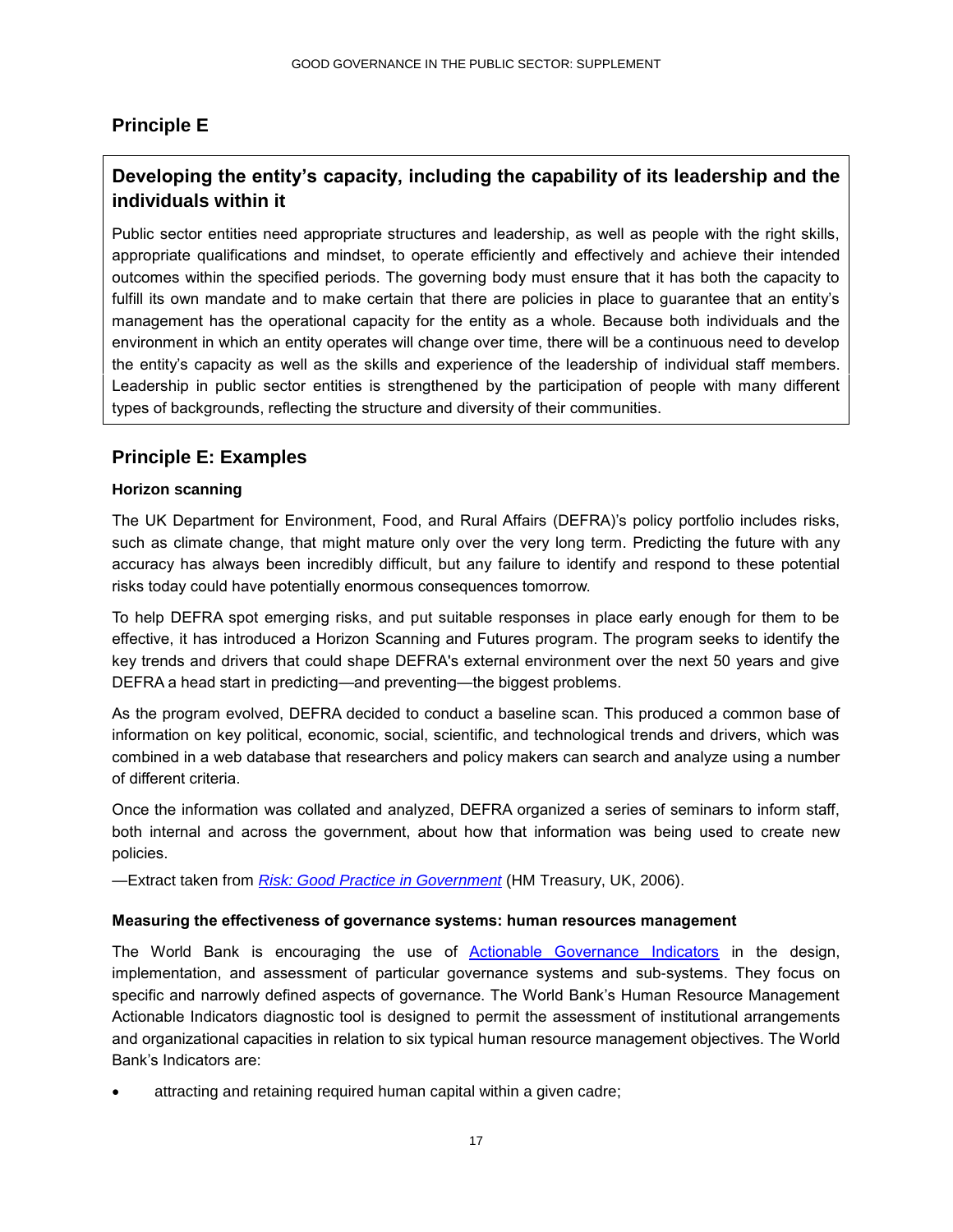- ensuring a fiscally sustainable wage bill;
- ensuring depoliticized, meritocratic management of staff within a given cadre;
- ensuring performance-focusing management of staff within a given cadre;
- ensuring ethical behavior by members within a given cadre; and
- <span id="page-17-0"></span>ensuring effective collaboration across cadres.

### **Principle E: Questions to consider**

- What arrangements has the entity implemented for assessing the adequacy of its various capitals (such as financial, manufactured, intellectual, human, social and relationship, and natural capital)?
- How often are the entity's activities, outputs, and planned outcomes reviewed?
- What skills do the governing body members need to perform their roles?
- Do the governing body members use their skills effectively?
- What processes does the entity have to ensure that governing body members are appointed on a fully transparent basis?
- Does the entity have a nominations committee and is it working effectively?
- Has the governing body established procedures to ensure that no member of the governing body is involved in determining his or her own remuneration?
- How well does the entity's recruitment process identify people with the necessary skills? Are its recruitment efforts effective in reaching people from a wide cross section of society?
- How effective is the entity at ensuring governing body members and staff are able to develop their skills and update their knowledge as appropriate?
- How effective are the entity's arrangements for reviewing the individual performance of governing body members?
- Does the entity assess the effectiveness of the governing body?
- Does the governing body as a whole review its own effectiveness in discharging its duties on a regular basis?
- Do appointed members of the governing body have maximum terms of office?
- Where the governing body is responsible for appointing non-executives to it, are the appointments for a fixed term? Are reappointments subject to a formal appointment process?
- Does the entity have arrangements for reviewing the individual performance of staff and how effective are these arrangements?

### <span id="page-17-1"></span>**Further Reading**

*[Information Technology for Good Governance](http://unpan1.un.org/intradoc/groups/public/documents/apcity/unpan002708.pdf)* (Francisco Magno and Ramonette Serafica, 2001) *[International Integrated Reporting Framework](http://www.theiirc.org/international-ir-framework/)* (IIRC, 2013)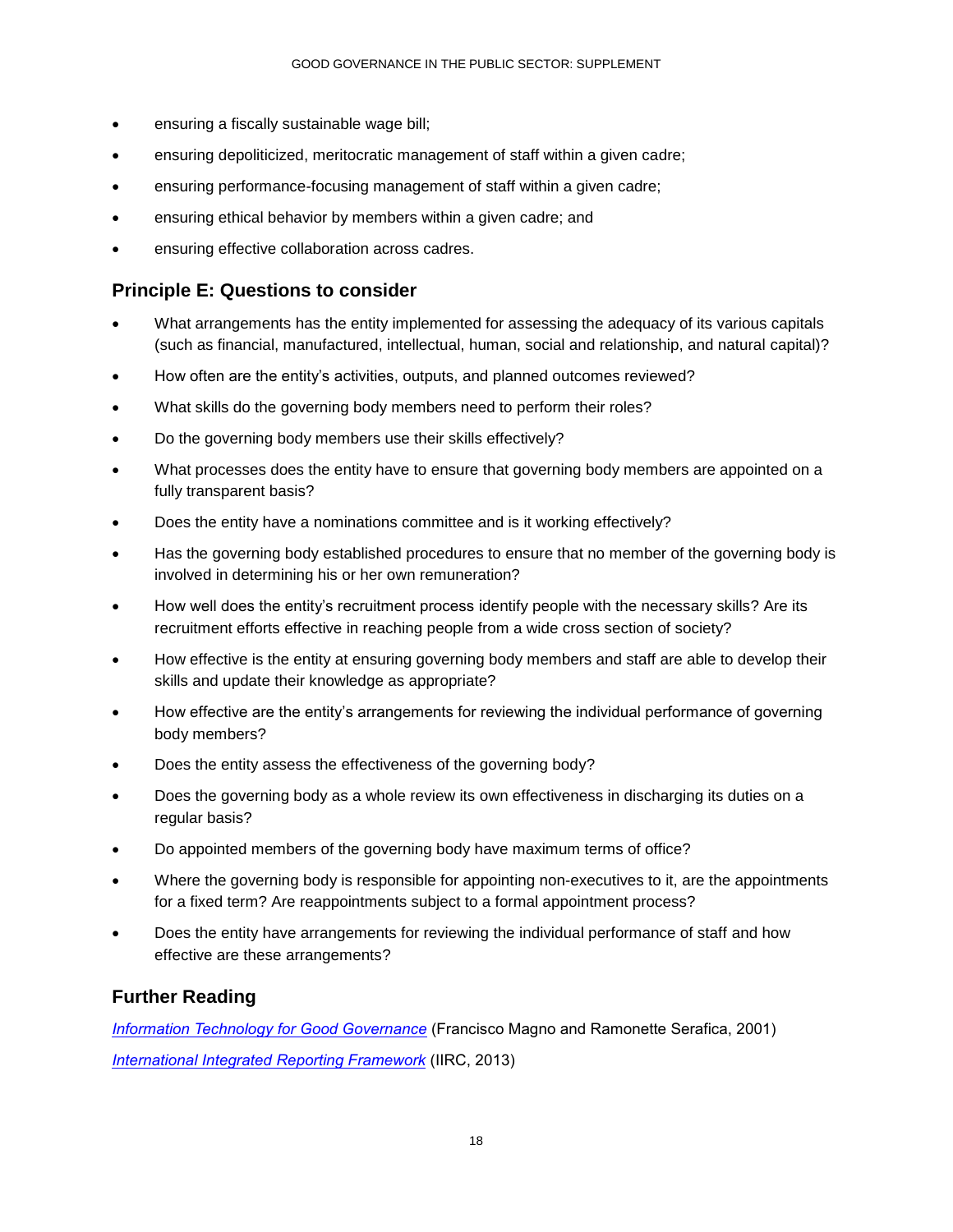## **Principle F**

## **Managing risks and performance through robust internal control and strong public financial management**

The governing bodies of public sector entities need to ensure that the entities they oversee have implemented—and can sustain—an effective performance management system that facilitates effective and efficient delivery of planned services. Risk management and internal control are important and integral parts of a performance management system and crucial to the achievement of outcomes. They consist of an ongoing process designed to identify and address significant risks involved in achieving an entity's outcomes.

A strong system of financial management is essential for the implementation of public sector policies and the achievement of intended outcomes, as it will enforce financial discipline, strategic allocation of resources, efficient service delivery, and accountability.

## <span id="page-18-0"></span>**Principle F: Examples**

### **Embedded risk management**

Transnet is wholly owned by the South African government and is the custodian of freight rail, ports, and pipelines. Transnet is responsible for enabling the competitiveness, growth, and development of the South African economy through the delivery of reliable freight transport and the handling of services that satisfy customer demand.

The entity's risk management and control culture stands out because, rather than being an add-on, it is, in their words, "embedded within the business." Transnet's 2012 [annual report,](http://overendstudio.co.za/online_reports/transnet_ar2012/pdf/volume1.pdf) for example, not only explains its risk management system, it also discusses throughout the report the actual risks encountered and how they were dealt with. In addition, Transnet's enterprise risk management not only covers financial reporting risk, but all types of risk, including health, safety, environmental, and quality risks.

### **Keeping risk management on track**

The UK Office of Government Commerce kept its Efficiency Program on track by:

- encouraging management personnel to get involved and helping them understand why it's worth investing time, money, and effort in good risk management;
- using risk management on a day-to-day basis to help deliver practical outcomes, instead of as an occasional box-ticking exercise that isn't linked to the reality on the ground;
- investing to establish a centralized, dedicated risk management function;
- adapting and enhancing risk processes and methodologies as you go along, making sure it meets the specific needs of a particular stakeholder; and
- recognizing and responding to the changing nature of risks. Previously, the main risks were focused on plans and planning capability; now, the focus is increasingly on delivery.

*—*Excerpt taken from *[Risk: Good Practice in Government](http://archive.rdec.gov.tw/public/Data/8514142502.pdf)* (HM Treasury, UK, 2006).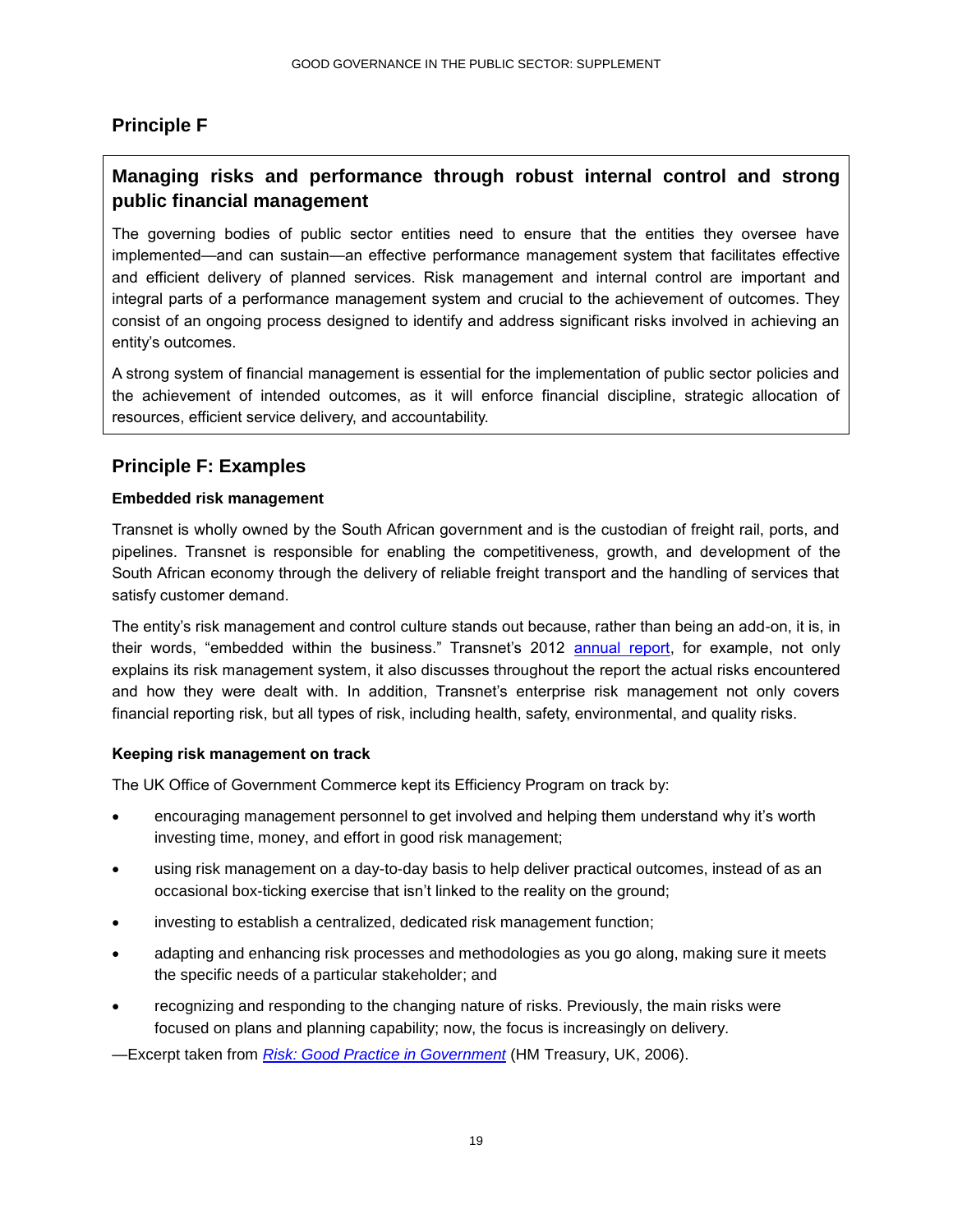#### **Securing oil transportation**

A state-owned oil transportation enterprise moves furnace oil through a pipeline, primarily through uninhabited rural terrain. Unauthorized excavations, deliberate pilferage, and terrorist activities pose a significant operational risk to the entity. The security function, outsourced to an external company, frequently malfunctioned due to vehicle breakdown and the lethargic attitude of the guards.

To mitigate the risk, the enterprise purchased its own vehicles to ensure continuous patrolling, and prepared a rotating schedule for each senior management team member to accompany a security patrol at least once a year, taking along a checklist of what to observe during the tour. The transformation created a positive "tone at the top," increasing security awareness among all of the entity's employees, who now feel motivated and provide valuable suggestions on how to bolster the security of the company.

#### **The management of non-financial risks**

The European Commission believes that supervisory boards should give broader consideration to the entire range of risks their companies face. Extending reporting requirements to cover non-financial parameters would help establish a more comprehensive risk profile of each company, facilitating more effective design of strategies to address risks. This additional focus would encourage companies to adopt a sustainable and long-term strategic approach to their business.

—Excerpt from *[Action Plan: European Company Law and Corporate Governance—A Modern Legal](http://ec.europa.eu/internal_market/company/modern/index_en.htm#actionplan2012)  [Framework for More Engaged Shareholders and Sustainable Companies](http://ec.europa.eu/internal_market/company/modern/index_en.htm#actionplan2012)* (European Commission, 2012). Although this report focused on the private sector, it is also relevant to public sector governance.

#### **A whole system approach**

Public financial management (PFM) drives the performance of the public sector through effective and efficient use of public money. It is the system for planning, directing, and controlling financial resources to facilitate the efficient and effective delivery of public service goals in a specific jurisdiction. It spans a range of activities—including planning and budgeting, management accounting, financial reporting, financial controls, and internal and external auditing—that contribute to effective, transparent governance and strong public accountability.

The effectiveness of a PFM system as a whole depends on a network of interlocking processes, which operate within a framework of public sector entities at global, regional, national, and sub-national levels. The quality of PFM depends on a number of important variables, including (a) how well PFM systems in individual organizations work; (b) the quality of system inputs; and (c) the feedback and control mechanisms that ensure a rigorous focus on delivery of outputs and achievement of outcomes. Strong PFM also requires the reporting of fiscal forecasts and other relevant information in an accurate, transparent, and timely manner for public accountability and decision making. Fiscal transparency defined as the clarity, reliability, frequency, timeliness, and relevance of public fiscal reporting and public access to a government's fiscal policy-making process—is a key element of effective PFM.

CIPFA's 2010 report, *[Public Financial Management: A Whole System Approach](http://www.cipfa.org/Policy-and-Guidance/Reports/Whole-System-Approach-Volume-1)*, proposes an integrated approach to the design and improvement of public financial management. The whole system approach looks at mechanisms to optimize overall outcomes rather than the performance of individual elements and, in doing so, provides an important foundation for the wider picture of public sector governance.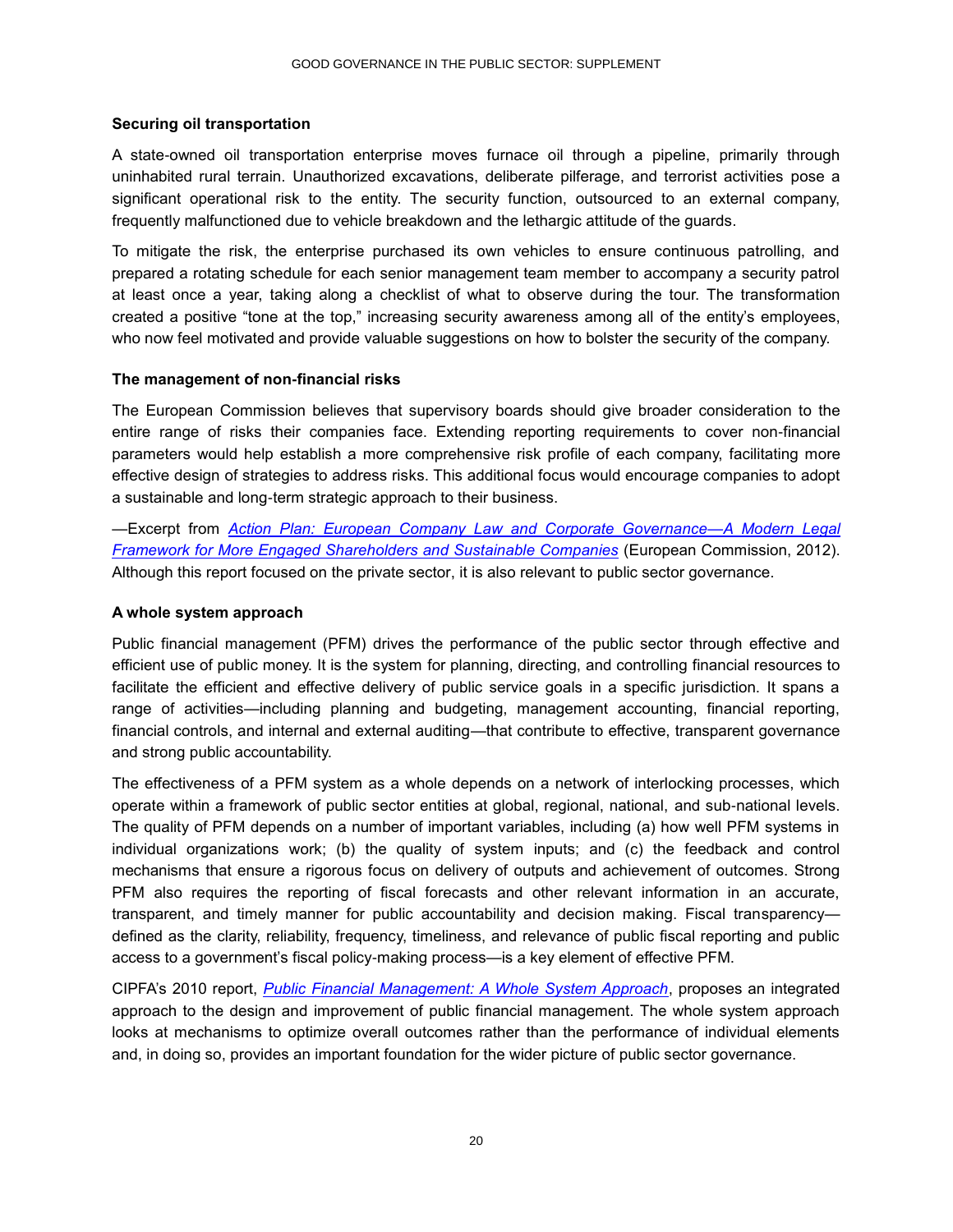### **Measuring the effectiveness of governance systems: PFM**

The World Bank is encouraging the use of Actionable Governance Indicators (AGIs) in the design, implementation, and assessment of particular governance systems and sub-systems. They focus on specific and narrowly defined aspects of governance. The Public Expenditure and Finance Accountability (PEFA) Indicators, developed by the PEFA Program, are an officially endorsed set of AGIs that measure and monitor the performance of the public financial management systems, processes, and institutions of a country's central government, legislature, and external audit. The dimensions covered by the PEFA Indicators include:

- credibility of the budget;
- comprehensiveness and transparency;
- policy-based budgeting;
- predictability and control in budget execution; and
- accounting, recording, and reporting.

Further information on the indicators is available on the [Public Expenditure and Financial Accountability](http://pefa.org/en/content/pefa-framework-material-1)  [website.](http://pefa.org/en/content/pefa-framework-material-1)

### <span id="page-20-0"></span>**Principle F: Questions to consider**

- How does the entity ensure that risk management has been appropriately embedded throughout all of its levels?
- Does the governing body, as well as all other entity decision makers, consider risk consistently while setting objectives and assessing progress toward achieving the entity's objectives and evaluating performance?
- Do all decision makers receive sufficient and timely information that is reliable and relevant to their needs?
- How does the entity assess whether its risk management arrangements are working effectively?
- How effective is the entity's risk management?
- Are action plans developed and implemented to correct any risk management or control deficiencies?
- Are the entity's PFM practices based on international standards?
- Does financial management support the delivery of services and transformational change as well as securing good stewardship?
- Are the major risks to achieving the entity's objectives reported comprehensively to the governing body (and other internal and external stakeholders) and at least annually?

### <span id="page-20-1"></span>**Further reading**

*[Enterprise Risk Management—Integrated Framework](http://www.coso.org/-erm.htm)* (Committee of Sponsoring Organizations of the Treadway Commission, or COSO, 2004)

*[Evaluating and Improving Internal Control in Organizations](http://www.ifac.org/news-events/2012-06/ifac-issues-new-guidance-help-organizations-improve-internal-control)* (IFAC, 2012)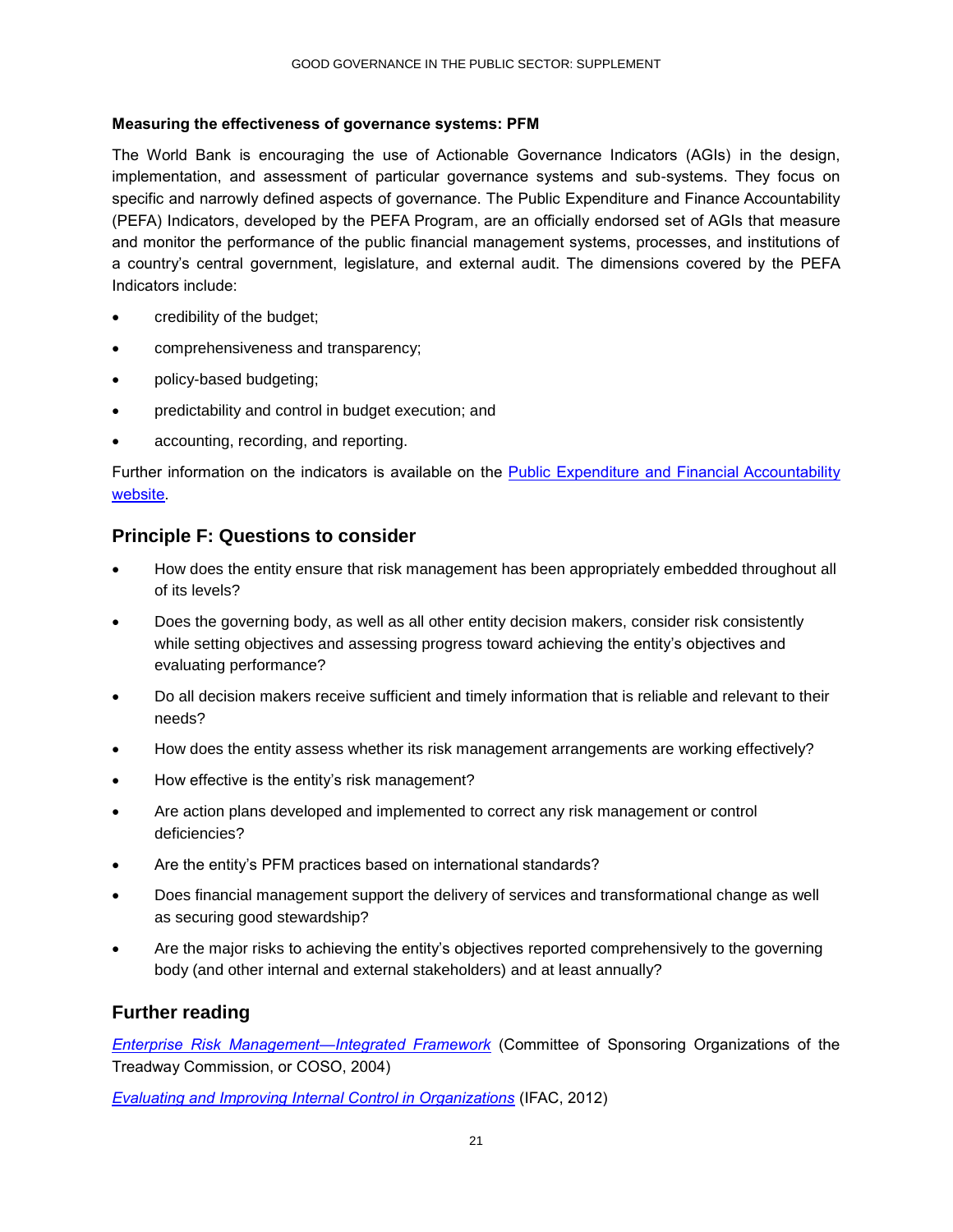*[Fiscal Transparency, Accountability, and Risk](http://www.imf.org/external/np/pp/eng/2012/080712.pdf)* (IMF, 2012)

*[GOV 9120 Internal Control: Providing a Foundation for Accountability in](http://www.intosai.org/issai-executive-summaries/view/article/intosai-gov-9120-internal-control-providing-a-foundation-for-accountability-in-government.html) Government* (International Organization of Supreme Audit Organizations, or INTOSAI, 2001)

*[GOV 9130 Guidelines for Internal Control Standards for the Public Sector—Further Information on Entity](http://www.intosai.org/issai-executive-summaries/view/article/intosai-gov-9130-guidelines-for-internal-control-standards-for-the-public-sector-further-inf.html)  [Risk Management](http://www.intosai.org/issai-executive-summaries/view/article/intosai-gov-9130-guidelines-for-internal-control-standards-for-the-public-sector-further-inf.html)* (INTOSAI, 2004)

*[Public Financial Management: A Whole System Approach](http://www.cipfa.org/Policy-and-Guidance/Reports/Whole-System-Approach-Volume-1)* (CIPFA, 2010)

*[Risk Management: Principles and Guidelines ISO 31000: 2009](http://www.iso.org/iso/home/standards/iso31000.htm)* (ISO, 2009)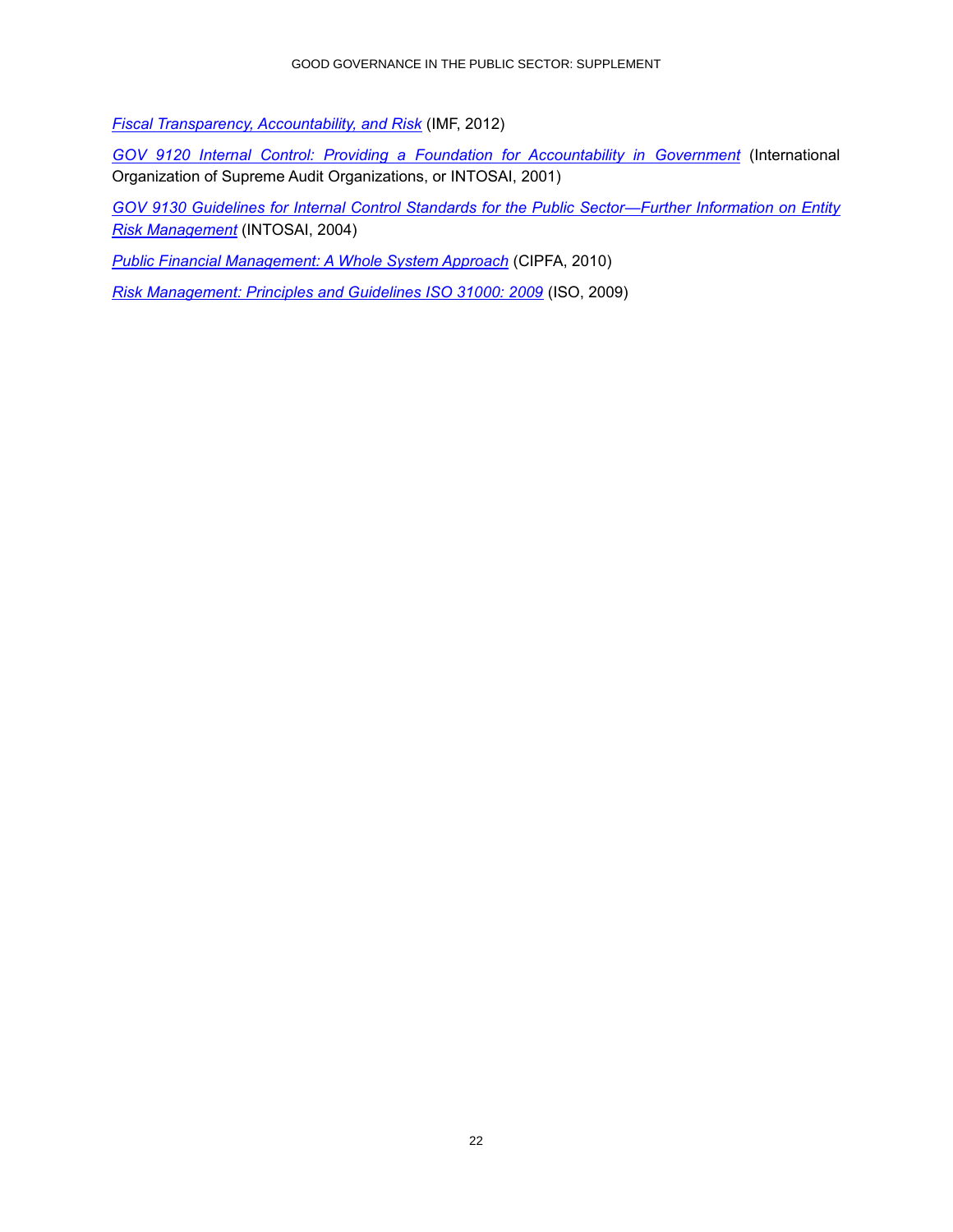### **Principle G**

## **Implementing good practices in transparency, reporting, and audit to deliver effective accountability**

Accountability is about ensuring that those making decisions and delivering services are answerable for them, although the range and strength of different accountability relationships varies for different types of governing bodies. Effective accountability is concerned not only with reporting on actions completed, but also ensuring that stakeholders are able to understand and respond as the entity plans and carries out its activities in a transparent manner. Both external and internal audit contribute to effective accountability.

### <span id="page-22-0"></span>**Principle G: Examples**

#### **User views**

It is good practice to publish information on research into the public's views on an entity and information on service users' views of the suitability and quality of the services they receive. To give a complete and representative picture, it is important to cover the diversity in today's service users and the public overall.

#### **Aligning accountability documents**

In its report, *[Fiscal Transparency, Accountability, and Risk](http://www.imf.org/external/np/pp/eng/2012/080712.pdf)* (August 2012), the International Monetary Fund (IMF) looked at the critical role of fiscal transparency in effective policymaking and the management of fiscal risks. The following example from the report illustrates New Zealand's moves to promote greater transparency by aligning the basis for reporting across different accountability documents.

New Zealand produces its audited annual report three months after the end of the financial year. The report provides a detailed comparison of budgeted amounts to actuals, as well as brief analyses of the major variations. There is also a description of the progress the government has made in implementing its fiscal strategy, as laid out in the pre-budget fiscal strategy report. Budgets and forecasts are prepared on the same accounting basis, mainly International Financial Reporting Standards (IFRS), as is used for the accounts. Forecasts also comply with New Zealand accounting standards that, among other things, require that forecasts are prepared using the accounting rules that will apply to retrospective reports and that assumptions are reasonable and supportable, internally consistent, and published.

#### **Whole of government accounts—UK**

[Whole of Government Accounts](https://www.gov.uk/government/publications/whole-of-government-accounts-2012-to-2013) (WGA) is a consolidated set of financial statements for the UK public sector. The aim of the WGA is to have the UK Parliament and the public better understand and be able to scrutinize how taxpayers' money is spent, increasing the transparency and accessibility of public finances.

WGA consolidates the audited accounts of more than a thousand organizations to produce a comprehensive view of the financial performance and position of the UK public sector. The WGA is based on IFRS, adapted for the public sector. It complements the National Accounts figures, produced by the UK's Office for National Statistics, by providing a set of financial statements based on standards familiar to the commercial sector and the wider accountancy profession. The WGA offers the opportunity to make international comparisons of fiscal balance sheets, provided that other countries' accounts are produced on a comparable basis.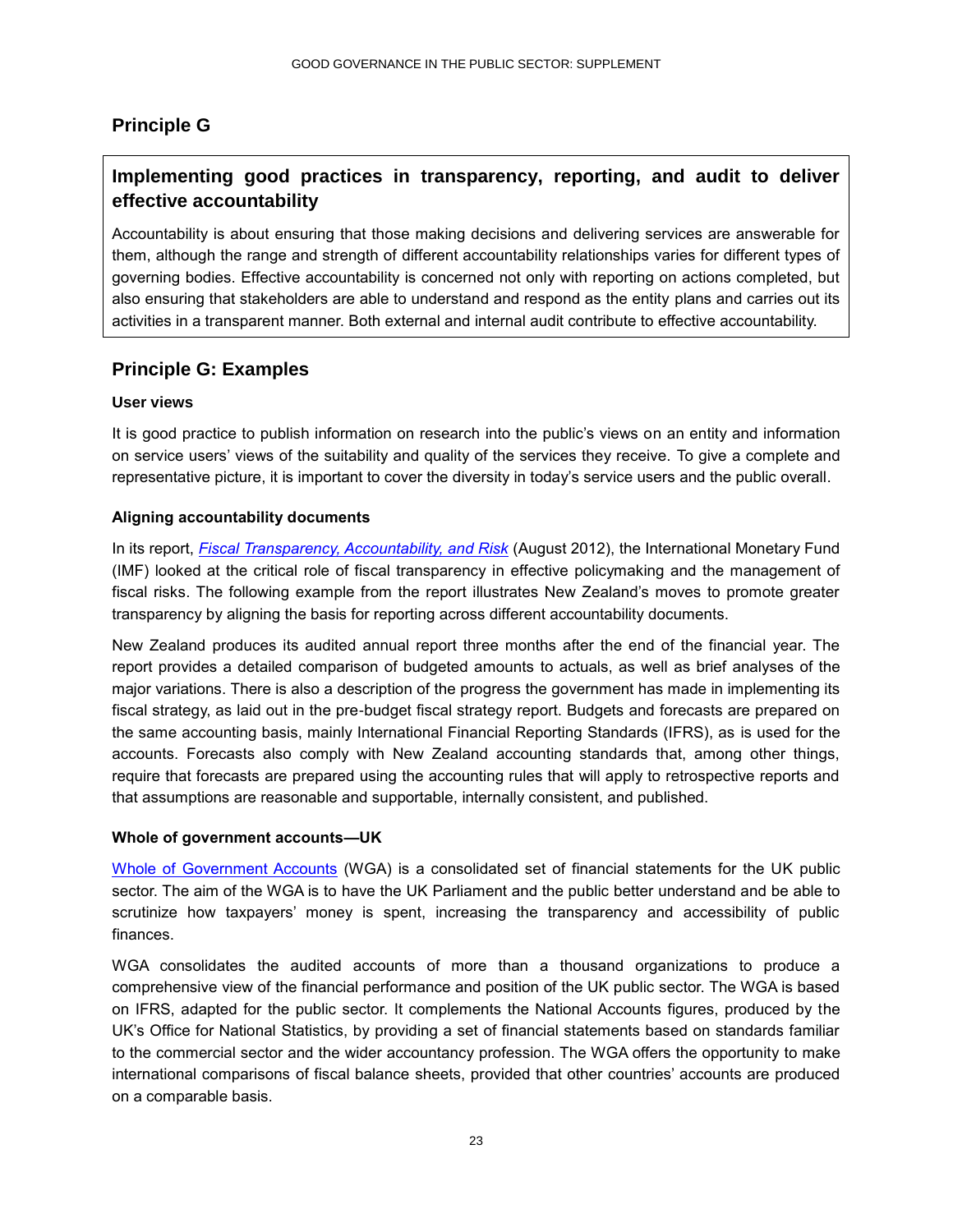### <span id="page-23-0"></span>**Principle G: Questions to consider**

- Does the entity know to whom it is accountable and for what?
- How well do the entity's accountability relationships work?
- How effectively does the entity communicate with its stakeholders?
- How easy is it for stakeholders and other interested parties to access the entity's annual report and other performance information, as well as communicate with the entity about these matters?
- How well does the entity use the channels available to it to communicate with its various stakeholders?
- What opportunities are there for citizens, service users, and staff to make their views known? Are they effective?
- How does the entity ensure that stakeholders can easily understand the language used in reports?
- Does the annual report of the governing body contain a statement on the remuneration of the members of the governing body?
- Can interested parties easily find relevant information? For example, can specific information on the entity's website be accessed by one click?
- Is it sufficiently clear to stakeholders who is responsible for what within the public sector entity?
- How effective is the audit committee and is there sufficient reporting of its mandate, operations, and outcomes?
- Does the entity's internal audit department report functionally to an audit committee or similar highlevel oversight body?

### <span id="page-23-1"></span>**Further reading**

*[Fiscal Transparency, Accountability, and Risk](http://www.imf.org/external/np/pp/eng/2012/080712.pdf)* (IMF, 2012)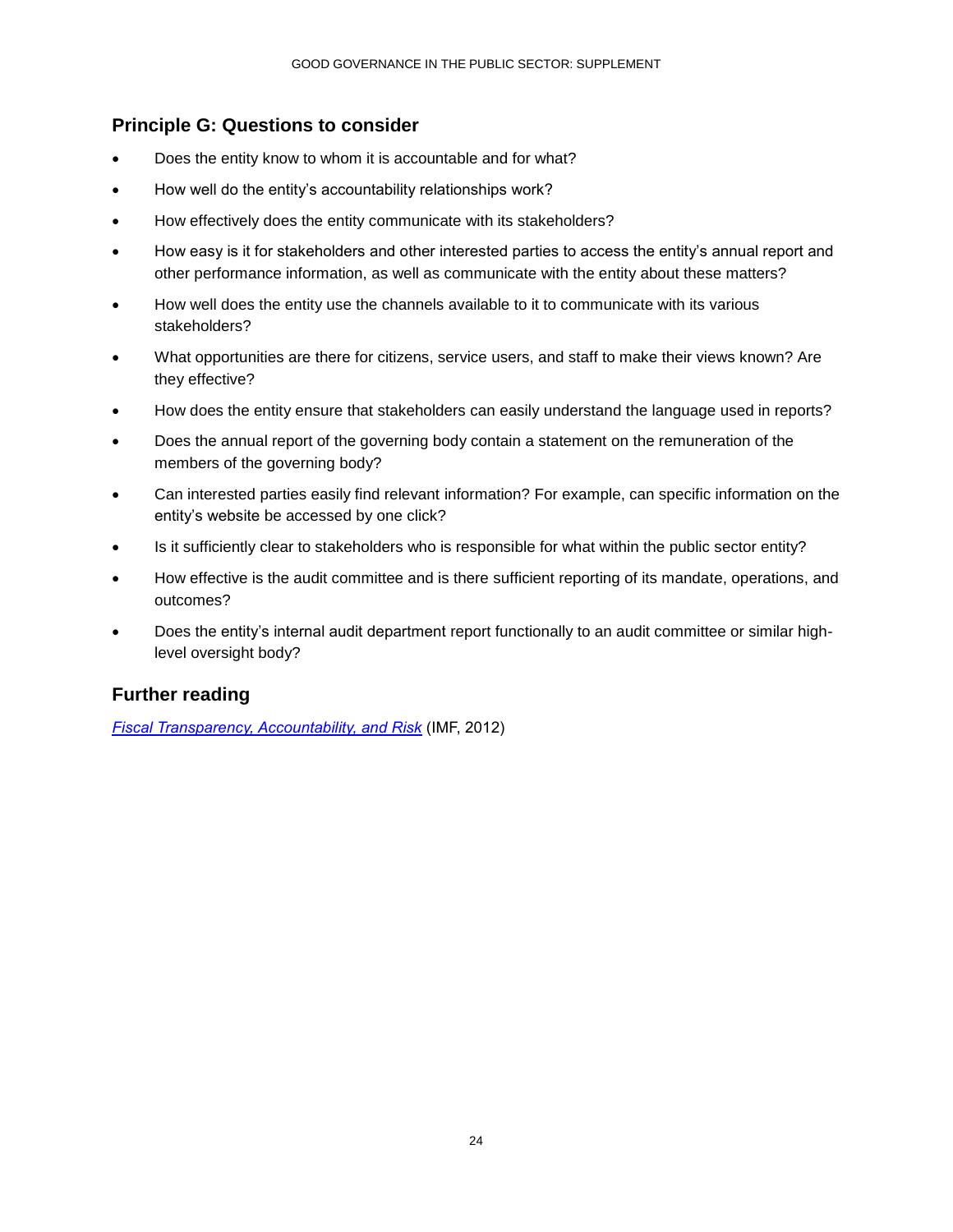### **Important Sources of Information**

This list of resources is not intended to be exhaustive. Additional resources are available on the Global [Knowledge Gateway,](http://www.ifac.org/gateway) including materials from IFAC, CIPFA, and many of IFAC's member body websites for additional information.

### **IFAC Resources**

- Ian Ball, "Chapter 7—From Conformance to Performance: Linking Governance, Strategy, and Sustainability," *[Corporate Governance in the Wake of the Financial Crisis](https://www.google.com/url?sa=t&rct=j&q=&esrc=s&source=web&cd=1&ved=0CDAQFjAA&url=http%3A%2F%2Fvi.unctad.org%2Fdigital-library%2F%3Ftask%3Ddl_doc%26doc_name%3D582-corporate-go&ei=WEiJUeXkDYfD4AOVqYDABA&usg=AFQjCNFtnG9Xs1hnRDrHnWZ8ZnwFsVhgdw&bvm=bv.45960087,d.dmg)* (IFAC contribution to UNCTAD publication, 2010).
- *[Defining and Developing an Effective Code of Conduct for Organizations](http://www.ifac.org/publications-resources/defining-and-developing-effective-code-conduct-organizations)* (2007) helps organizations encourage an ethics-based culture and define and develop a code of conduct. It also refers to the most significant resources in this area.
- *[Defining and Developing an Effective Code of Conduct for Organizations](http://www.ifac.org/publications-resources/defining-and-developing-effective-code-conduct-organizations)* (2009) includes a framework—consisting of a series of fundamental principles, supporting guidance, and references— on how professional accountants can contribute to evaluating and improving governance in organizations.
- *[Evaluating and Improving Internal Control in Organizations](http://www.ifac.org/news-events/2012-06/ifac-issues-new-guidance-help-organizations-improve-internal-control)* (2012) highlights areas where the practical application of existing internal control standards and frameworks often fails in many organizations. The guidance assists professional accountants in business as they work with their organizations to continuously evaluate and improve internal control, and ensure that it is an integrated part of the organization's systems of governance and risk management.
- *[Global Survey on Risk Management and Internal Control—Results, Analysis, and Proposed Next](http://www.ifac.org/publications-resources/global-survey-risk-management-and-internal-control)  [Steps](http://www.ifac.org/publications-resources/global-survey-risk-management-and-internal-control)* (2011) contains more than 600 responses from around the globe and provides an analysis of survey results and summarizes respondents' recommendations for the next steps in this area.
- *[Governance in the Public Sector: A](http://www.ifac.org/sites/default/files/publications/files/study-13-governance-in-th.pdf) Governing Body Perspective* (2001) outlines principles of governance and their application to public sector entities.
- *[Integrating Governance for Sustainable Success](http://www.ifac.org/news-events/2012-10/integrating-good-governance-leads-sustainable-success)* (2012) analyzes how professional accountants in business can support their organizations and enhance performance by integrating governance into the key drivers of sustainable organizational success.
- *[Integrating the Business Reporting Supply Chain](http://www.ifac.org/publications-resources/integrating-business-reporting-supply-chain)* (2011) features 25 prominent business leaders making their recommendations on what should be done to improve governance (including risk management and internal control), the financial reporting process, audit, and the usefulness of business reports in the aftermath of the financial crisis of 2008. The report includes a summary of interviewees' recommendations in each area and highlights some of IFAC's related initiatives.
- *[Internal Control from a Risk-Based Perspective](http://www.ifac.org/publications-resources/internal-control-risk-based-perspective)* (2007) features 10 senior-level professional accountants in business sharing their experiences and views on establishing effective internal control systems.
- *[Internal Controls—A Review of Current Developments](https://www.ifac.org/publications-resources/internal-controls-review-current-developments)* (2006) reviews developments and some of the thinking of that time in the area of internal control.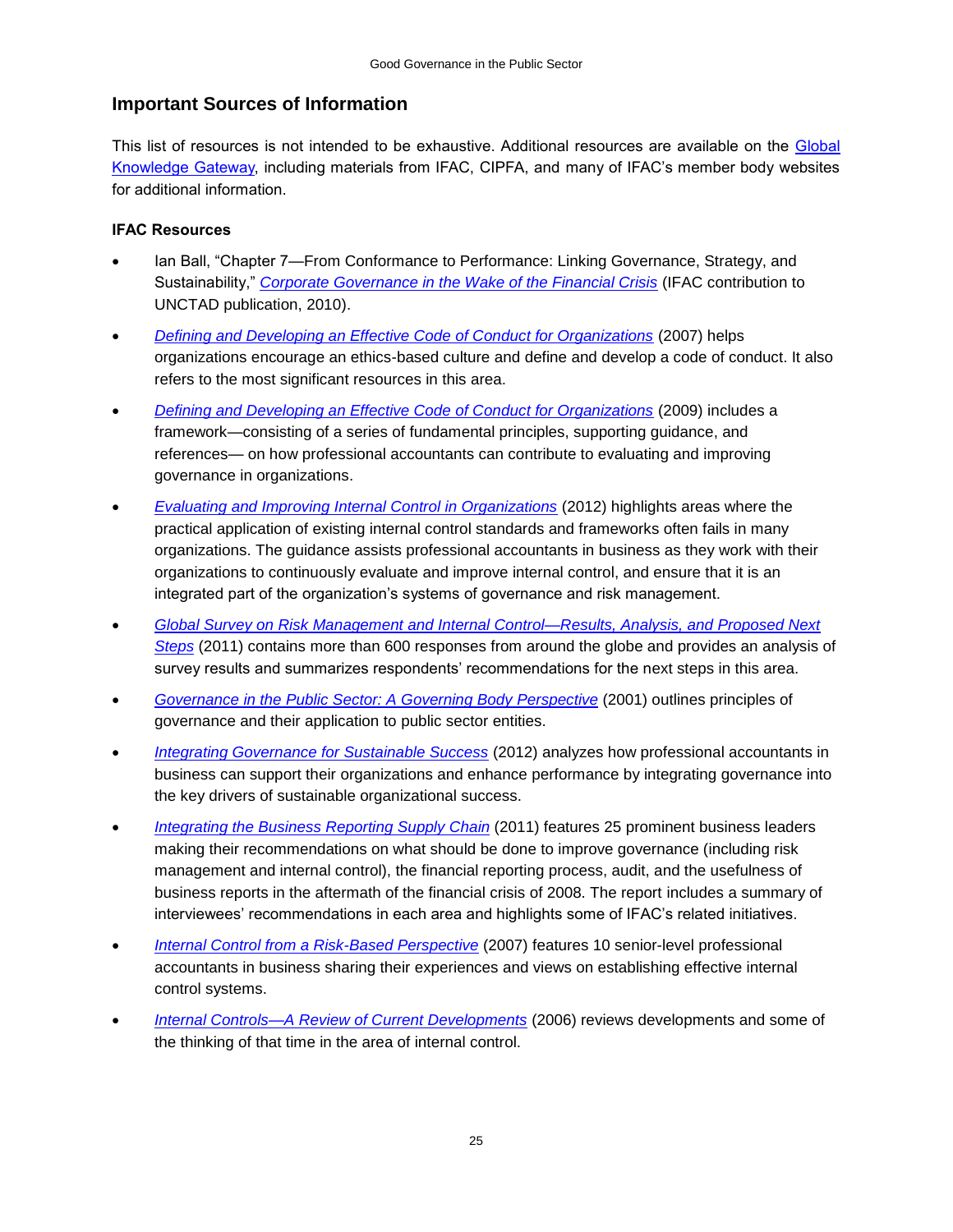#### **CIPFA Resources**

- *[Emerging Stronger](http://www.cipfa.org/-/media/Files/Publications/Reports/Emerging_Stronger)* (2012) looks at shaping the finance function to meet new and future challenges, whether the function is centralized, distributed across the organization, or delivered in collaboration with other agencies. It covers the whole range of financial processes, from strategic advice on resource allocation to routine activities like processing invoices.
- *[The Good Governance Standard for Public Services](http://www.coe.int/t/dghl/standardsetting/media/doc/Good_Gov_StandardPS_en.pdf)* (Independent Commission on Good Governance in Public Services, a joint project of the Joseph Rowntree Foundation, CIPFA, and the Office for Public Management, 2004) presents six principles of good governance that are common to all public service organizations and are intended to help all those with an interest in public governance to assess good governance practice.
- *[Public Financial Management: taking responsibility](http://www.cipfa.org/policy-and-guidance/reports/pfm-taking-responsibility)* (2013) explains how and why CIPFA is promoting further collaboration between professional accountancy bodies to ensure governments around the world have the appropriate guidance and financial skills for reform to support their progress to sound budgetary and accounting systems, especially those that are cash-based.
- *[The Role of the Head of Internal Audit in Public Service Organisations](http://www.cipfa.org/-/media/Files/Publications/Reports/Role_of_the_HIA_NOVEMBERv5.pdf)* (2010) aims to clarify the role of the head of internal audit in public service organizations and to raise its profile. The head of internal audit (HIA) occupies a critical position in any organization, helping it achieve its objectives by giving assurance on its internal control arrangements and playing a key role in promoting good corporate governance
- *[The Role of the Chief Financial Officer in Public Service Organisations](http://www.cipfa.org/policy-and-guidance/reports/the-role-of-the-chief-financial-officer-in-public-service-organisations)* (2009) sets out an overarching principles-based framework that is intended to apply to all public service organizations and their CFOs, irrespective of where they work.
- *[Whole System Approach to Public Financial Management](http://www.cipfa.org/Policy-and-Guidance/Reports/Whole-System-Approach-Volume-1)* (2010) provides leaders, managers, and donors with a model of Public Finance Management, outlining the necessary measures and controls to promote wise spending, tackle corruption, and contribute to economic growth and longterm stability in the recipient country.

### **Other IFAC Member Body Resources**

- *[Corporate Governance for Public Bodies: A Basic Framework](http://www.hkicpa.org.hk/en/membership-and-benefits/professional-representation/corporate-governance/publications/gov-publications/basic-framework/)* (Hong Kong Institute of Certified Public Accountants, 2004) specifically addresses corporate governance in the public sector. The aim of this guide is to provide a basic framework of corporate governance principles and recommended best practices for public sector organizations.
- **It's Time...for Global, High Quality Public Sector Financial Reporting (Institute of Chartered** Accountants Australia, 2013) seeks to influence the growing debate on developing greater consistency of transparency and accountability within public sector financial reporting internationally.
- *[Promoting Improved Transparency, Accountability and Economic Policy for Governments: The](http://www.cpaaustralia.com.au/~/media/Corporate/AllImages/Professional%20resources/Reporting/transparency-accountability-economic-policy.pdf)  [Australian Experience](http://www.cpaaustralia.com.au/~/media/Corporate/AllImages/Professional%20resources/Reporting/transparency-accountability-economic-policy.pdf)* (CPA Australia, 2012) examines the important role that the information derived from an independently set accrual accounting standards-based reporting framework can have in informing government policy and addressing the challenges brought about by the banking and sovereign debt crises.
- *[The Role of Auditing in Public Sector Governance, 2nd edition](https://na.theiia.org/standards-guidance/leading-practices/Pages/the-role-of-auditing-in-public-sector-governance.aspx)* (Institute of Internal Auditors, 2012) clarifies the importance of the public sector audit activity to effective governance and defines the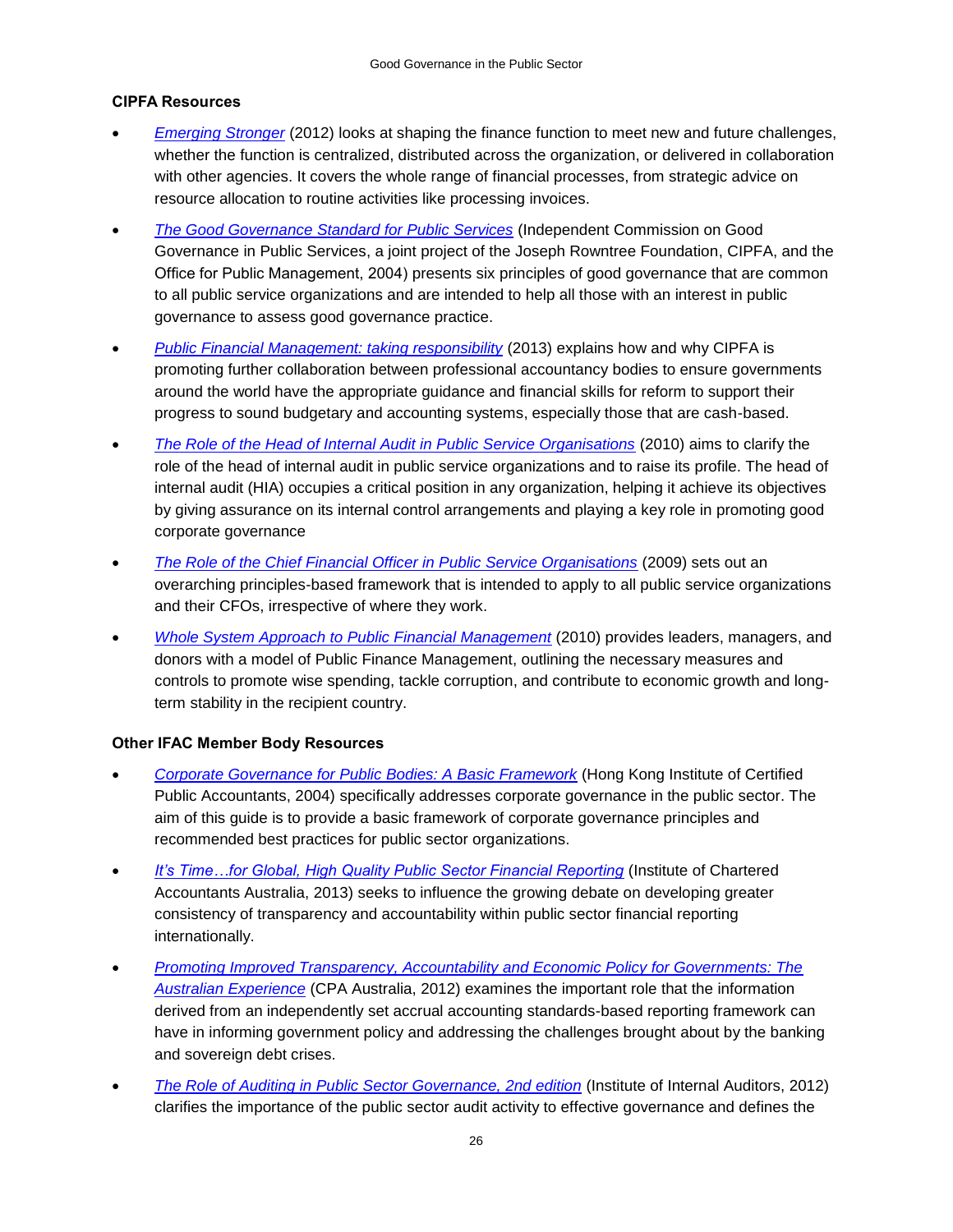key elements needed to maximize the value that audit activity provides to all levels of the public sector.

- *[Setting High Professional Standards for Public Services around the World](http://www.accaglobal.com/content/dam/acca/global/PDF-technical/public-sector/tech-tp-shps4.pdf)* (Association of Chartered Certified Accountants, 2013) sets out the criteria for achieving strong public financial management; highlights the key skills for finance professionals; demonstrates the importance of the quality of information available (both financial and service delivery) to help inform decision making; and sets out criteria for achieving good governance that consider both the "hard" factors of systems, procedures, and audit and the "soft" factors related to developing a strong ethical culture.
- *[Is Policy Making Measuring Up? Rethinking How We Measure the Success of a Nation](http://www.charteredaccountants.com.au/futureinc/Publications)* (Chartered Accountants Australia and New Zealand, 2014) debates how to develop macro reporting metrics that present a more holistic and accurate measure of national progress than gross domestic product (GDP).

#### **Other Resources**

- *[Actionable Governance Indicators—Concepts and Measurement](http://siteresources.worldbank.org/EXTPUBLICSECTORANDGOVERNANCE/Resources/286304-1235411288968/AGIConceptsMeasurement.pdf)* (World Bank, 2010) focuses on specific aspects of governance, and was designed to provide guidance on the design of reforms and the monitoring of impacts.
- *[Building Better Governance](http://www.apsc.gov.au/__data/assets/pdf_file/0010/7597/bettergovernance.pdf)* (Australian government, 2007) provides practical, directly relevant, and common sense examples about what public sector agencies are actually doing with respect to governance.
- *[Code of Good Practices on Fiscal Transparency](http://www.imf.org/external/np/fad/trans/code.htm)* (International Monetary Fund, 2007) identifies a set of principles and practices to help governments provide a clear picture of the structure and finances of government.
- *[Developing Corporate Governance Codes of Best Practice](http://www.gcgf.org/wps/wcm/connect/topics_ext_content/ifc_external_corporate_site/global+corporate+governance+forum/publications/toolkits+and+manuals/toolkit2_codes_of_best_practice)* (Global Corporate Governance Forum, 2005) sets out a step-by-step approach that stakeholders could follow to develop, implement, and review a Corporate Governance Code of Best Practice.
- **[INTOSAI Guidance for Good Governance](http://www.intosai.org/issai-executive-summaries/intosai-guidance-for-good-governance-intosai-gov.html) series.**
- *[Governança Pública—Referencial Básico de Governança Aplicável a Órgãos e Entidades da](http://portal2.tcu.gov.br/portal/pls/portal/docs/2642557.PDF)  [Administração Pública e Ações Indutoras de Melhoria](http://portal2.tcu.gov.br/portal/pls/portal/docs/2642557.PDF)* (Tribunal de Contas da União, Brazil, 2014) provides a reference for good governance in public sector organizations, including recommendations for further improvement[.](http://www.treasury.govt.nz/publications/research-policy/wp/2012/12-01/34.htm)
- *[Governance in the New Zealand Public](http://www.treasury.govt.nz/publications/research-policy/wp/2012/12-01/34.htm) Sector* (New Zealand Treasury, 2012) outlines lessons from the recent literature on governance, before considering how those lessons might relate to the governance of public sector organizations.
- *[Governance of Crown Entities](http://www.ssc.govt.nz/crown-entity-governance)* (New Zealand State Services Commission, 2013) contains guidance and support to help boards of crown entities and their members meet the highest level of corporate governance.
- [Governance Rules for Public Sector Companies approved by the Securities and Exchange](http://www.secp.gov.pk/news/PDF/News_13/PR_Jan31_2013.pdf)  [Commission of Pakistan \(SECP\) Policy Board](http://www.secp.gov.pk/news/PDF/News_13/PR_Jan31_2013.pdf) (SECP, 2013) is aimed at improving the governance framework of public sector companies to bring about greater transparency and plugging the huge losses of public sector enterprises.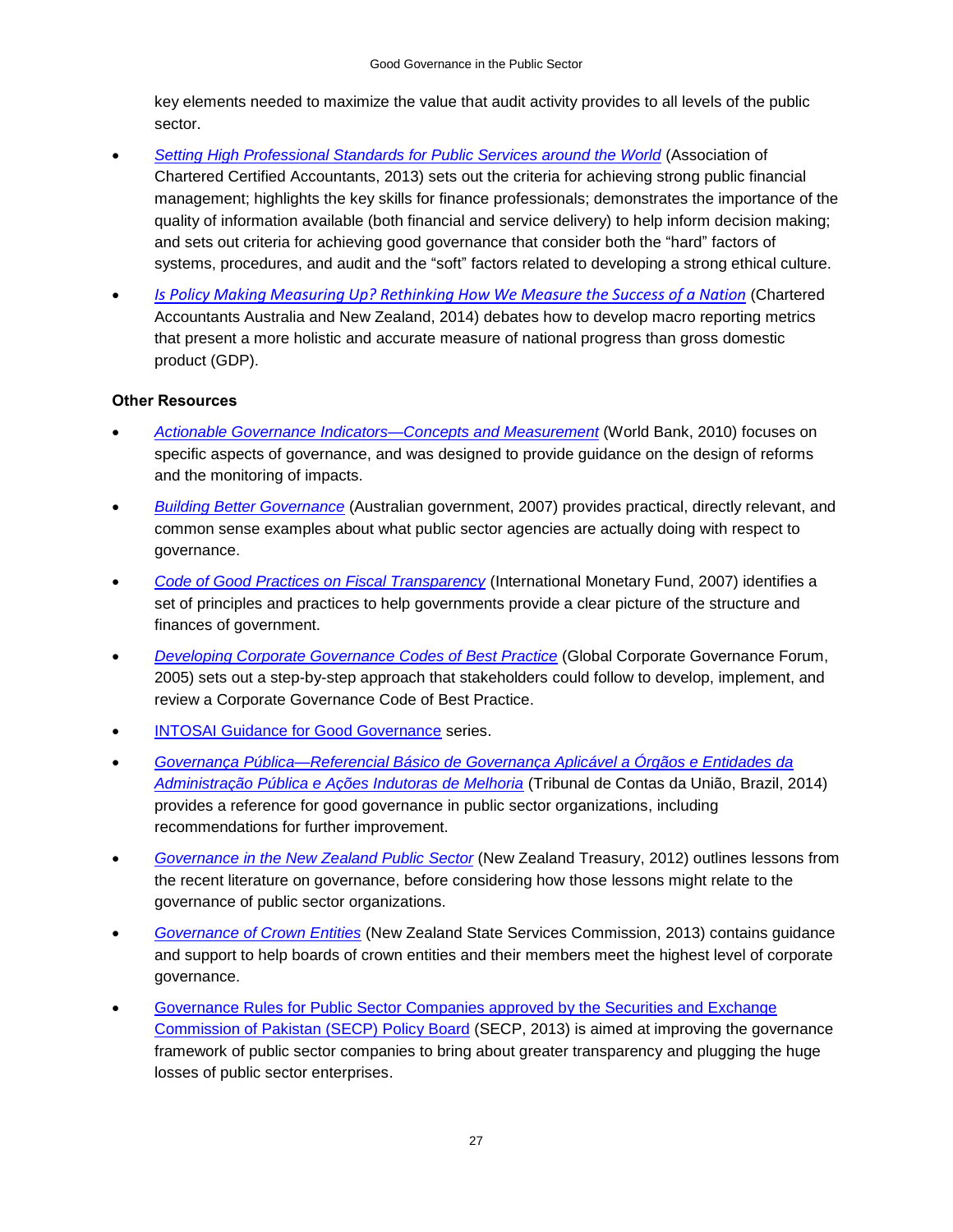- *[Guidelines on Corporate Governance for Central Public Sector](http://sfci.nic.in/pdf/DPE%20Guideline.pdf) Enterprises* (Indian government, 2007) was formulated with the objective that Central Public Sector Enterprises follow the guidelines in their operations. Proper implementation of these guidelines should protect the interest of shareholders and relevant stakeholders.
- *[International Integrated Reporting Framework](http://www.theiirc.org/international-ir-framework/)* (International Integrated Reporting Committee, 2013) promotes a more cohesive and efficient approach to corporate reporting and aims to improve the quality of information available to providers of financial capital to facilitate a more efficient and productive allocation of capital.
- *[King Report on Corporate Governance for South Africa](http://www.iodsa.co.za/?page=kingIII)* (King Committee on Corporate Governance, 2009) is a ground-breaking code of corporate governance in South Africa.
- *[The Netherlands Code for Good Public Governance](http://www.rijksoverheid.nl/documenten-en-publicaties/brochures/2009/12/29/netherlands-code-for-good-public-governance.html)* (Dutch government, 2009) sets out the basic principles of good public governance. It is an informal instrument that calls on executive bodies to adopt a conscientious approach to their duties and responsibilities in public administration. It promotes self-examination and practical implementation.
- *[OECD Guidelines on Corporate Governance of State-Owned Enterprises](http://www.oecd.org/corporate/ca/corporategovernanceofstate-ownedenterprises/oecdguidelinesoncorporategovernanceofstate-ownedenterprises.htm)* (Organization for Economic Co-operation and Development (OECD), 2005) gives concrete advice to countries on how to manage more effectively their responsibilities as company owners, thus helping state-owned enterprises become more competitive, efficient, and transparent.
- *[OECD Principles for Integrity in Public Procurement](http://www.oecd.org/gov/ethics/48994520.pdf)* (OECD, 2009) promotes good governance in the entire procurement cycle, from needs assessment to contract management. The publication also includes a checklist for implementing an integrity framework throughout the entire public procurement cycle and includes a map of risks that can help auditors prevent, as well as detect, fraud and corruption.
- *[Public Financial Management Performance Measurement Framework](http://www.pefa.org/sites/pefa.org/files/attachments/PMFEng-finalSZreprint04-12_1.pdf)* (Public Expenditure and Financial Accountability, 2011) provides a common pool of information for measuring and monitoring public financial management performance progress, and a common platform for dialogue.
- *[Protocol on Corporate Governance in the Public Sector](http://www.gov.za/documents/download.php?f=70233)* (Department of Public Enterprises of South Africa, 2002) aims to have the principles in this Protocol apply to all of the South African Government's public entities and their subsidiaries.
- *[Public Governance, Performance and Accountability Act 2013](http://www.comlaw.gov.au/Details/C2013A00123/Download)* (Australian Government, 2013) about the governance, performance, and accountability of, and the use and management of public resources by, the Commonwealth, Commonwealth entities and Commonwealth companies, and for related purposes.
- *[Risk Management in the Public Sector](http://www.conferenceboard.ca/e-library/abstract.aspx?did=3954)* (James Ralston and Liane Sauer, The Conference Board of Canada, 2010) expresses the authors' views on what government can learn from the private sector.
- *Standards Matter*: *[A Review of Best Practice in Promoting Good Behavior in Public Life](http://www.official-documents.gov.uk/document/cm85/8519/8519.pdf)* (UK Committee on Standards in Public Life, 2013) argues that high standards of behavior need to be understood as a matter of personal responsibility, embedded in organizational processes, and actively and consistently demonstrated, especially by those in leadership positions. This report presents some ideas about how this may be achieved.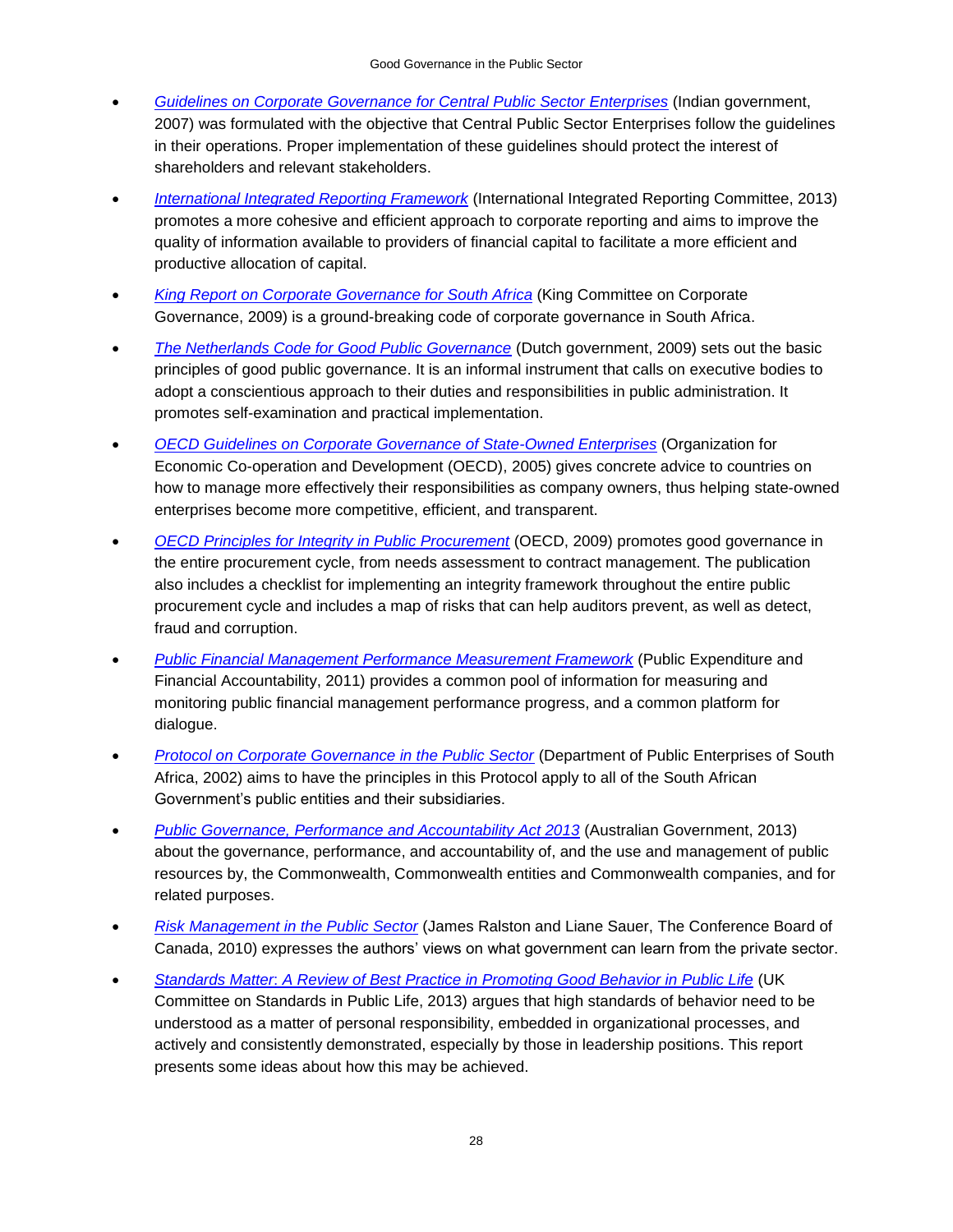*[Strengthening Governance: Tackling Corruption—the World Bank Group's Updated Strategy and](http://web.worldbank.org/WBSITE/EXTERNAL/TOPICS/EXTGOVANTICORR/0,,contentMDK:23086675~menuPK:8517250~pagePK:148956~piPK:216618~theSitePK:3035864,00.html)  [Implementation Plan](http://web.worldbank.org/WBSITE/EXTERNAL/TOPICS/EXTGOVANTICORR/0,,contentMDK:23086675~menuPK:8517250~pagePK:148956~piPK:216618~theSitePK:3035864,00.html)* (World Bank, 2012) updates the Governance and Anti-corruption Strategy endorsed by the World Bank Board of Executive Directors on October 7, 2007.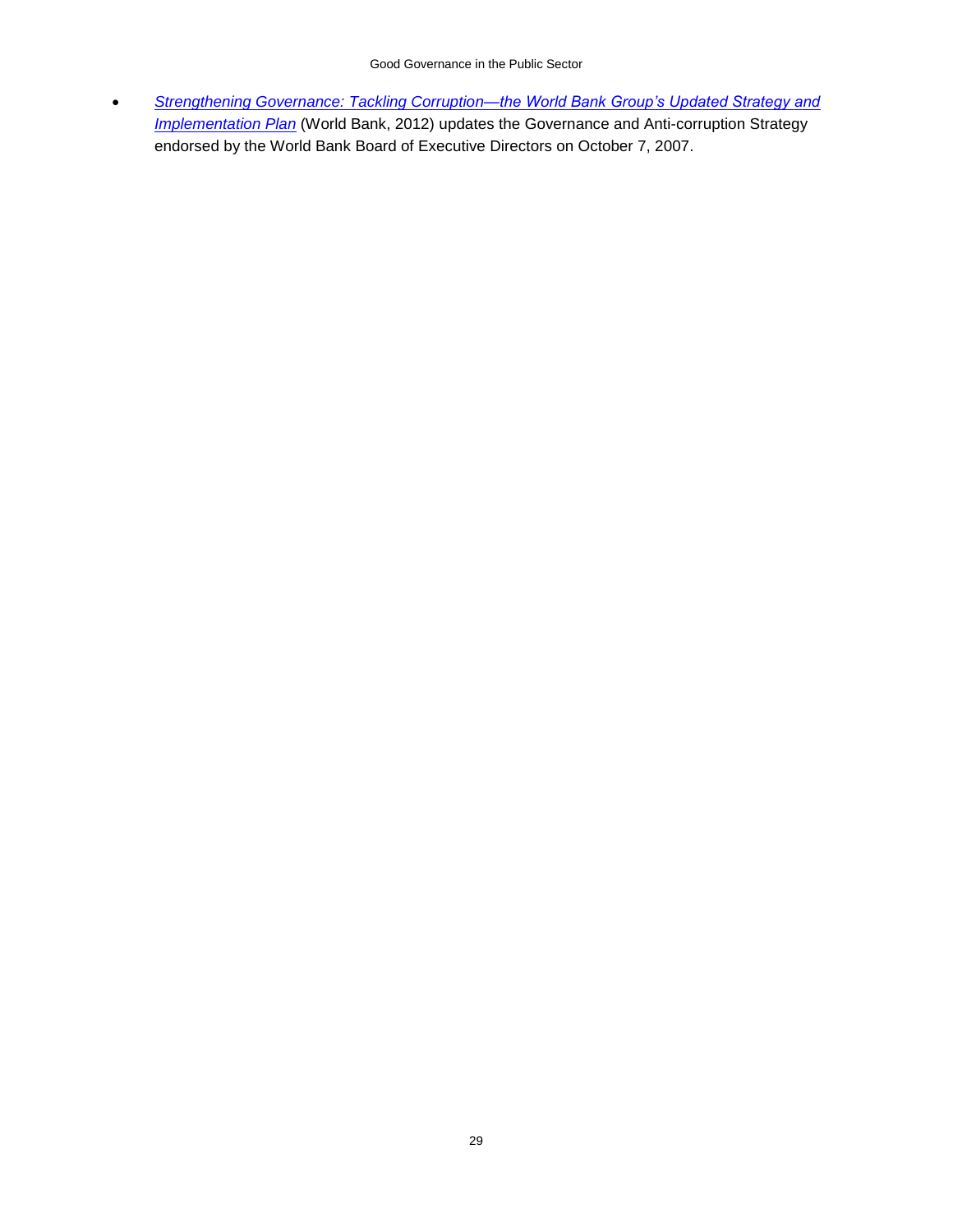<span id="page-29-0"></span>Copyright © July 2014 by IFAC and CIPFA. All rights reserved. Written permission is required to reproduce, store, or transmit, or to make similar uses of, this document. Contact [permissions@ifac.org.](mailto:permissions@ifac.org)

Published by: